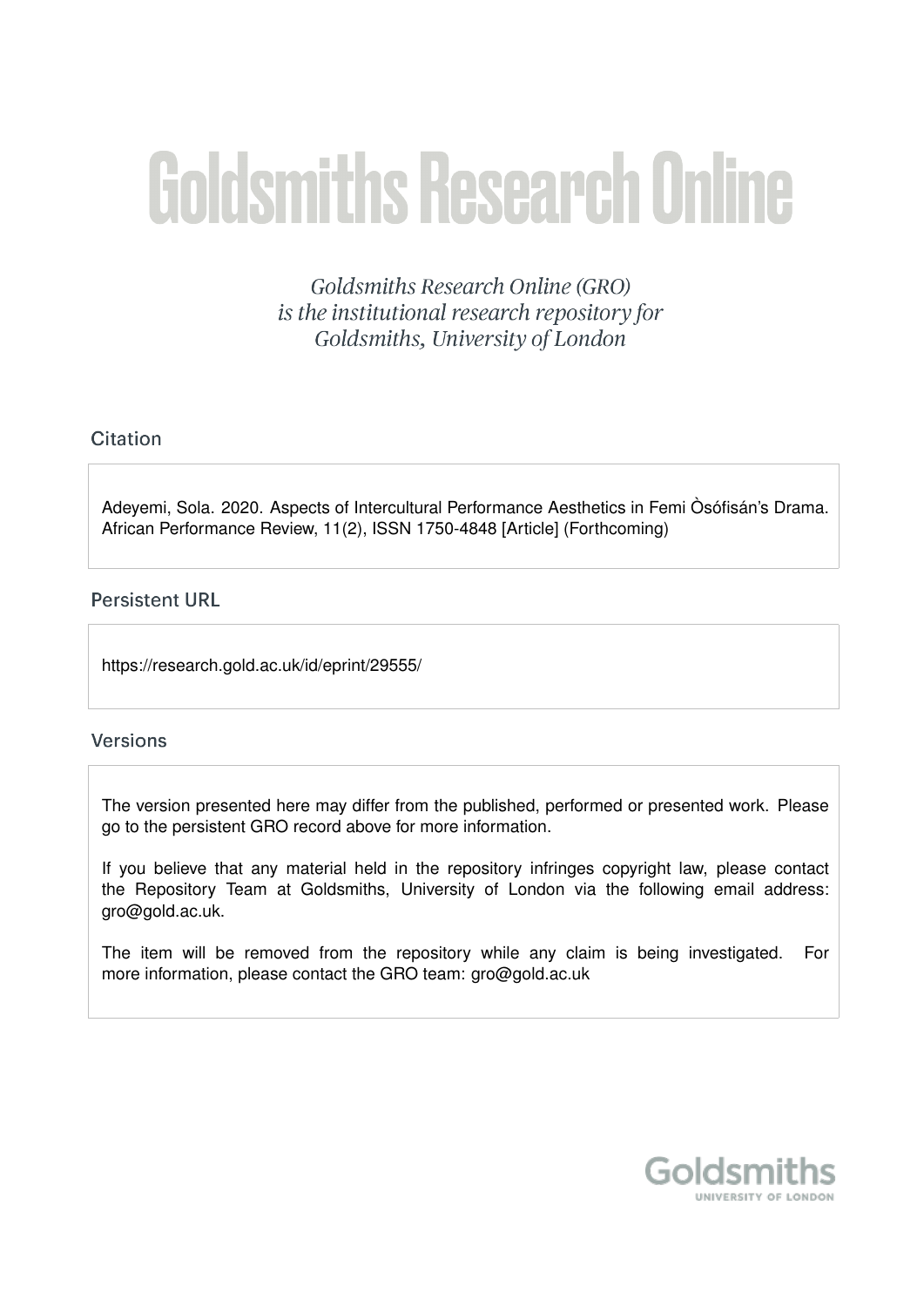## **Aspects of Intercultural Performance Aesthetics in Femi Òsófisán's Drama**

Sola Adeyemi

*Goldsmiths, University of London, UK*

## Abstract

Nigerian dramatist Femi Òsófisán employs Greek and Shakespearean theatrical aesthetics mixed with Yorùbá performance aesthetics as framework to interrogate the use of myth in African performance cultures, specifically myths that originate from Yorùbá culture, and to investigate the interaction with elements from other cultures in defining class perspectives and social realism in African theatre. Not only that, he adapts plays from these cultures from the perspective of a Yorùbá cultural aesthetics. In this chapter, we examine the dialectics of "surreptitious insurrection"<sup>1</sup>, which Tejumola Olaniyan describes as "uncommon sense"<sup>2</sup>; and the articulation of the will to freedom which Tegonni, Òsófisán's *Antigone*, uses to confront power; and the use of new technologies to articulate the issue of corruption in African political process through an intercultural re-reading of William Shakespeare's *The Tragedy of Hamlet, Prince of Denmark*. Òsófisán uses performances to transact and bridge the cultural landscape between nations to paint a portrait that defines our existence and the relationship between peoples. Further, I assess how our playwright uses Yorùbá (Nigeria) and Greek / English (Western) cultural elements to interpret and subvert contemporary realities, such as the reinterpretation of postcolonialism as being more than the cultural legacy of colonialism and imperialism but one that particularly explicates the consequences of exploitation in the

<sup>1</sup> Femi Òsófisán, 2016: 81-107.

<sup>2</sup> See Tejumola Olaniyan, 1999: 74-91.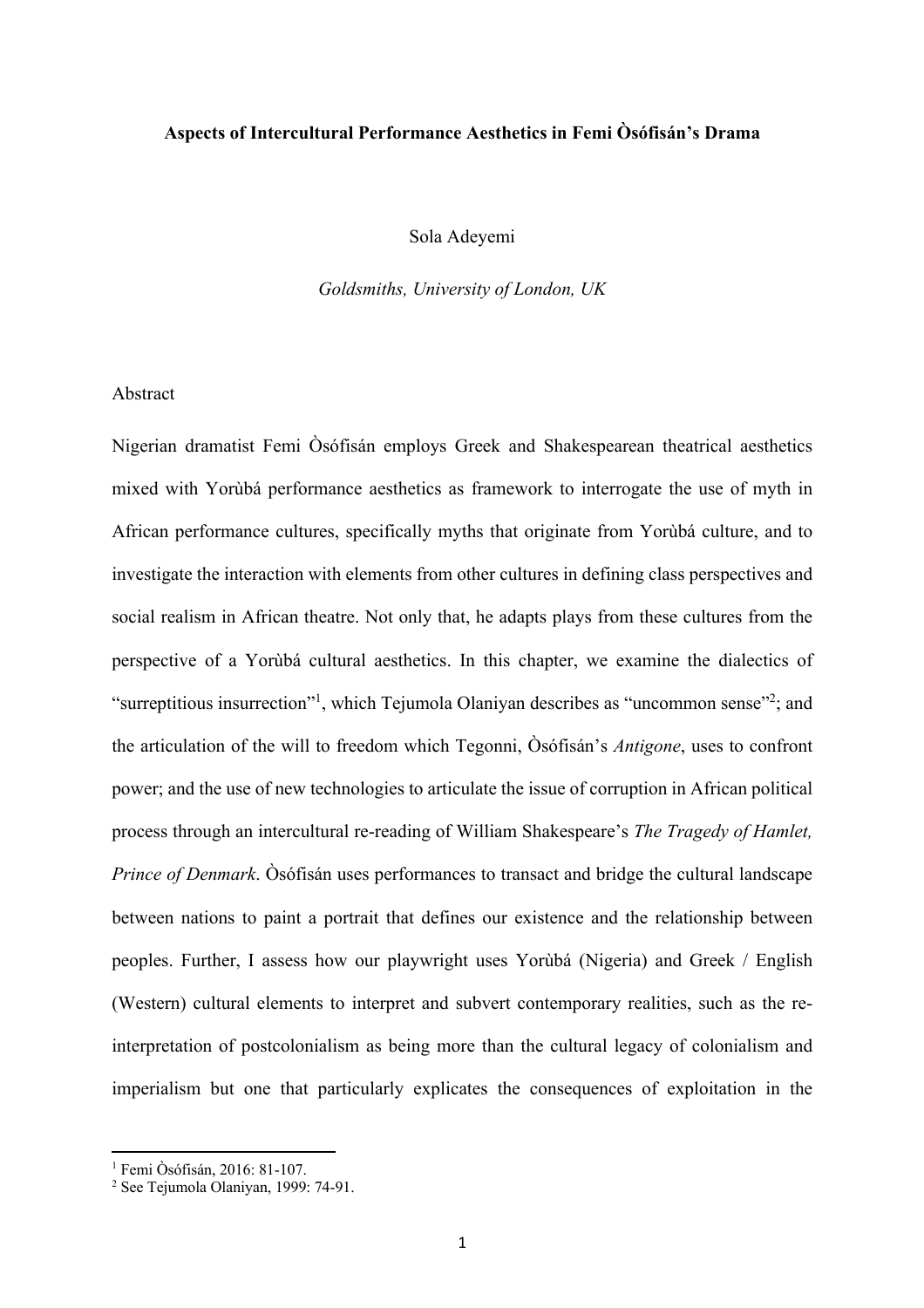postcolony by substituting colonialists with neo-colonial indigenous elites; exchanges in power politics; economic integration; and shifting cultural relationships. In this chapter, I am using the terms colonial and postcolonial in a way that has become accepted; colonial refers to the actual historical period of European occupation of various nations in Africa, but more specifically, Yorùbáland; postcolonial is temporally later and relates to various critical thoughts about as well as disagreement with the ideologies that accompanied colonialism<sup>3</sup>.

## **Introduction**

I wish to frame this essay around an understanding of interculturalism that takes cognisance of the concept of lateral textualisation. Essentially, interculturalism accommodates the knowledge or existence of other cultures in performance. It accepts other cultures, sometimes without conditioning or questioning; it processes intricacies of other cultures and moulds the factors and forms into the kernel of the receiving culture. As observers, we consider the cultural features as semiotic acts from which meaning and perception are determined. In the process, we identify influence of cultural and human dispersal on correspondent significations and levels of alterity, say between dramatists of African origin and of the rest of the world. Victor Ukaegbu informs us that postcolonial theatre and intercultural theatre have different aims and performance strategies. The former term, he reiterates, seeks to "dismantle the effects of colonialism" or respond to the consequence of colonial productions, while intercultural theatre re-packages foreign materials for new 'target' audiences<sup>4</sup>. Sometimes, the re-packaged materials are not solely foreign but are an admixture of local and foreign, of the familiar, the not-so-familiar, as well as the unfamiliar. This involves a process of entextualisation that Harry Garuba (2017) has referred to as lateral textualisation<sup>5</sup>. Lateral textuality occurs when a text or

<sup>&</sup>lt;sup>3</sup> For more on this, see Elleke Boehmer, 1995:2; Helen Gilbert and J. Tomkins, 1996: 2; Ato Quayson, 2000:2. <sup>4</sup> Victor Ukaegbu, 2002: 71-85.

<sup>5</sup> See "Lateral texts and circuits of value: Okot p'Bitek's Song of Lawino and Wer pa Lawino", *Social Dynamics*, 43:2 (May 2017), 312-327, DOI: 10.1080/02533952.2017.1372054.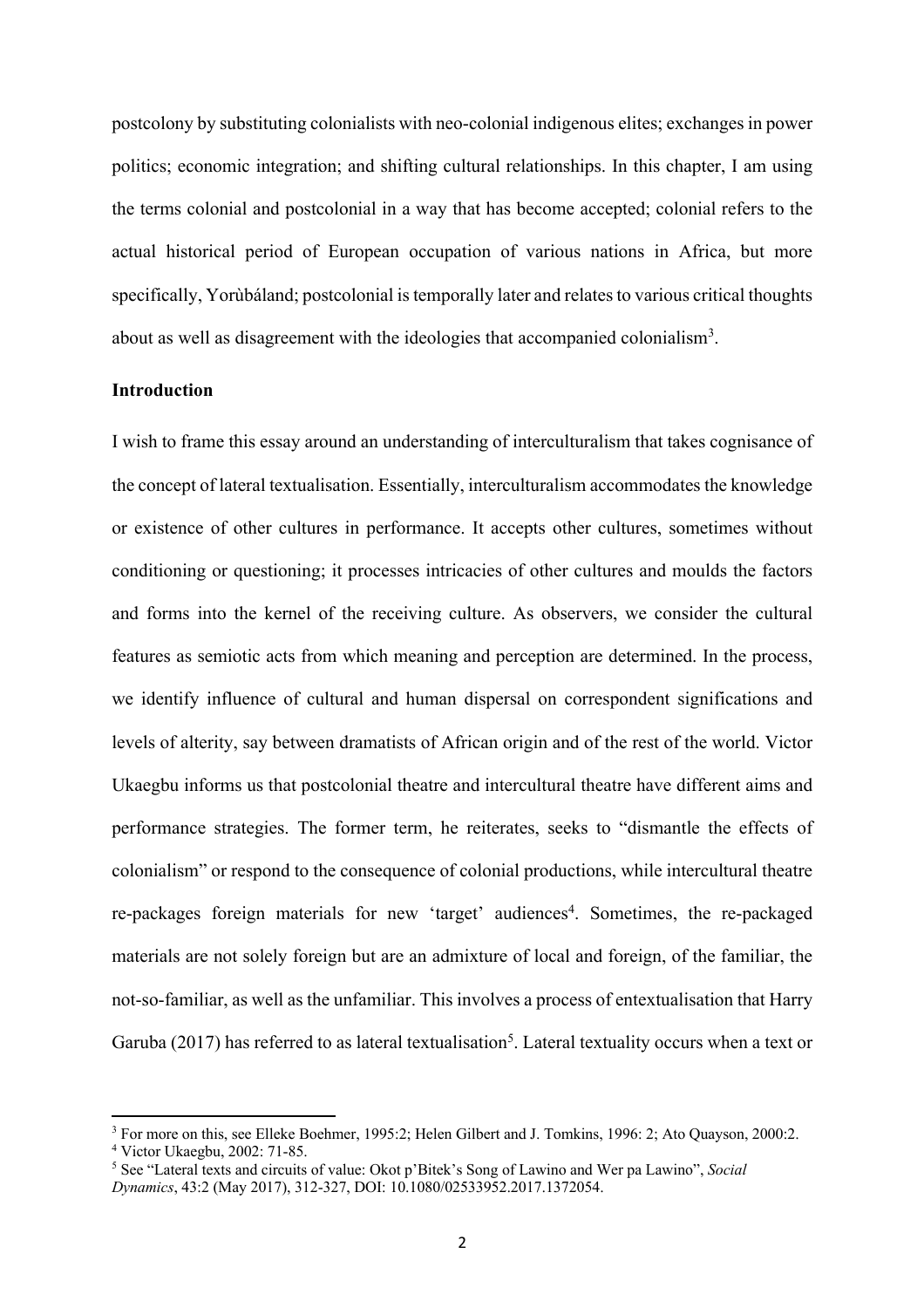a plot is lifted out of a particular context, only to be re-inserted in a different context. It deals with interiority of writing, beyond intertextuality, and examines the relationship between literary texts. Entextualisation, on the other hand, specifies the conditions for understanding a text and constrains what a text should mean and should stand for, culturally and in performance. I am using this concept to explore the importance of Òsófisán's project in using Antigone to create a new definition of the colonial history of the Yorùbá people.

Nigerian dramatist Femi Òsófisán employs European theatrical aesthetics mixed with Yorùbá performance aesthetics as framework to interrogate the use of myth in African performance cultures, specifically myths that originate from Yorùbá culture, and to investigate the interaction with elements from other cultures in defining class perspectives and social realism in African theatre. Not only that, he adapts plays from these cultures from the perspective of a Yorùbá cultural aesthetic. In this essay, we examine the dialectics of "surreptitious insurrection"<sup>6</sup>, which Tejumola Olaniyan describes as "uncommon sense"<sup>7</sup>; and the articulation of the will to freedom which Tegonni, Òsófisán's Antigone, uses to confront power. We also assess how modern technologies are used to articulate the issue of corruption in African political process through an intercultural re-reading of Shakespeare's *The Tragedy of Hamlet, Prince of Denmark*. Òsófisán uses performances to transact and bridge the cultural landscape between nations to paint a portrait that defines our existence and the relationship between peoples. Further, I evaluate how the playwright uses Yorùbá (Nigeria) and Greek/English (Western) cultural elements to interpret and subvert contemporary realities, such as the reinterpretation of postcolonialism as being more than the cultural legacy of colonialism and imperialism, but one that particularly explicates the consequences of exploitation in the

<sup>6</sup> Femi Òsófisán, 2016: 81-107.

<sup>7</sup> See Tejumola Olaniyan, 1999: 74-91.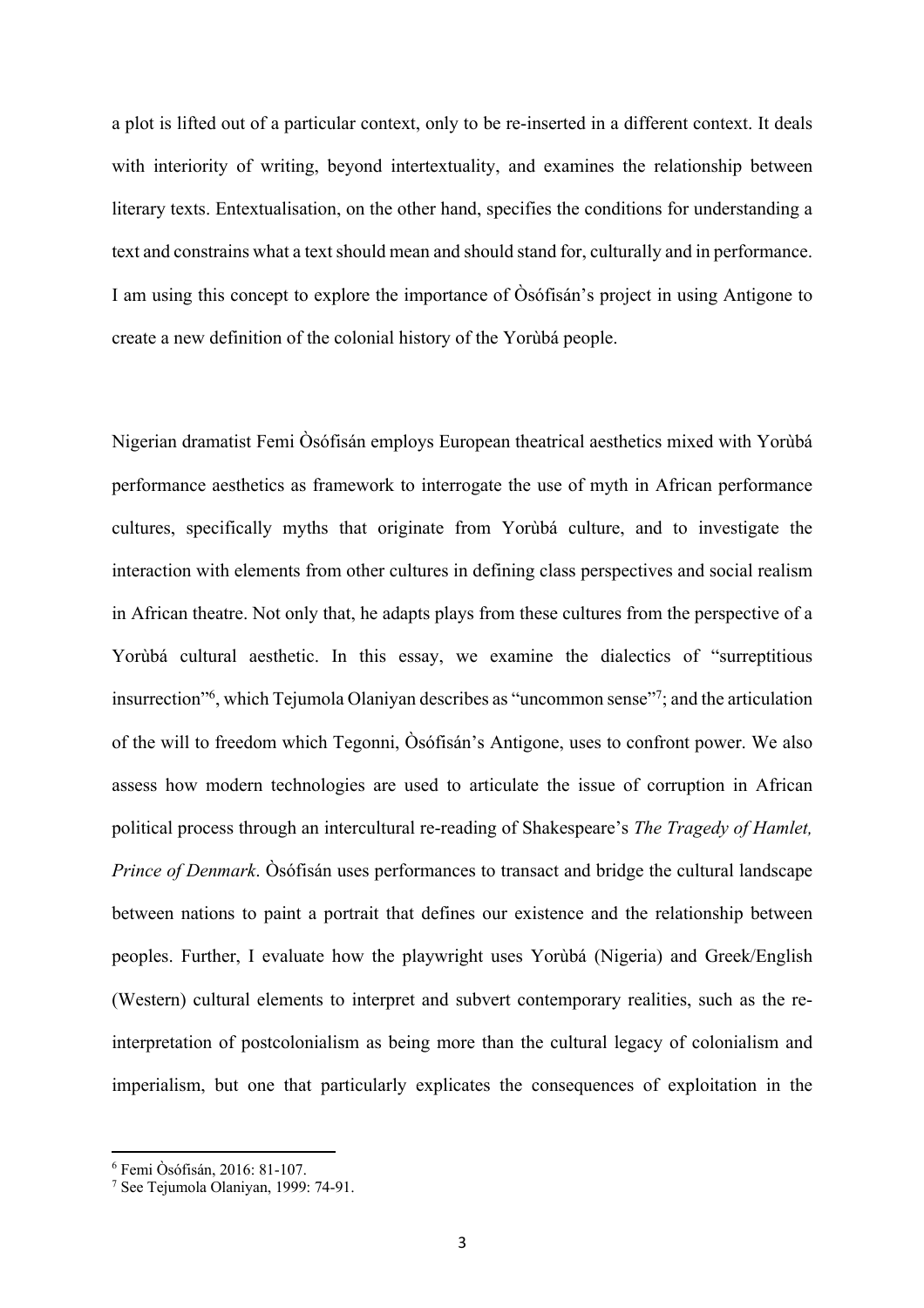postcolony by substituting colonialists with neo-colonial indigenous elites; exchanges in power politics; economic integration; and shifting cultural relationships.

#### **The Socio-Political Context of Òsófisán's Writings**

One of the most remarkable and original writers on the African continent today, with more than sixty plays, Femi Òsófisán has always dialectically interpreted and re-interpreted history and myth from the perspective of the victims of injustice and oppression. His ideology is intrinsically entrenched in the belief that present cultural and socio-political realities are distilled from the crystallised creations of the rich and the powerful, and that the effects of these realities inform and influence the lives of the common people. The rich and powerful are patriarchal "gods" who flourish in times of poverty, insecurity and terror. They are "gods" to which the oppressed majority dance for and against, fawn and fall over, in a reaction to hope, to fear, and to terror; but whose machinations need to be challenged and rendered impotent by the voice of the victims, as echoed by the dramatist.

Like Èsù in Yorùbá mythology, Òsófisán questions political tyranny, using myths and history, and this use serves to distance and shelter the dramatist from persecution or censorship. Òsófisán is a revolutionary ideologue who is uncompromising in his criticism of colonial legacy in Africa and the neo-colonial attitudes of the ruling class. He is arguably the most consciously intertextual Nigerian playwright in his use of myths and history; writers such as Wole Soyinka and Ola Rotimi interpret history and myths to analyse contemporary issues, whereas Òsófisán remodels the same materials to recreate contemporary issues and find parallels by ideologically engaging with historical precepts and other oral and written texts. In this approach, he has often "adopted a free-wheeling iconoclastic attitude to antecedent texts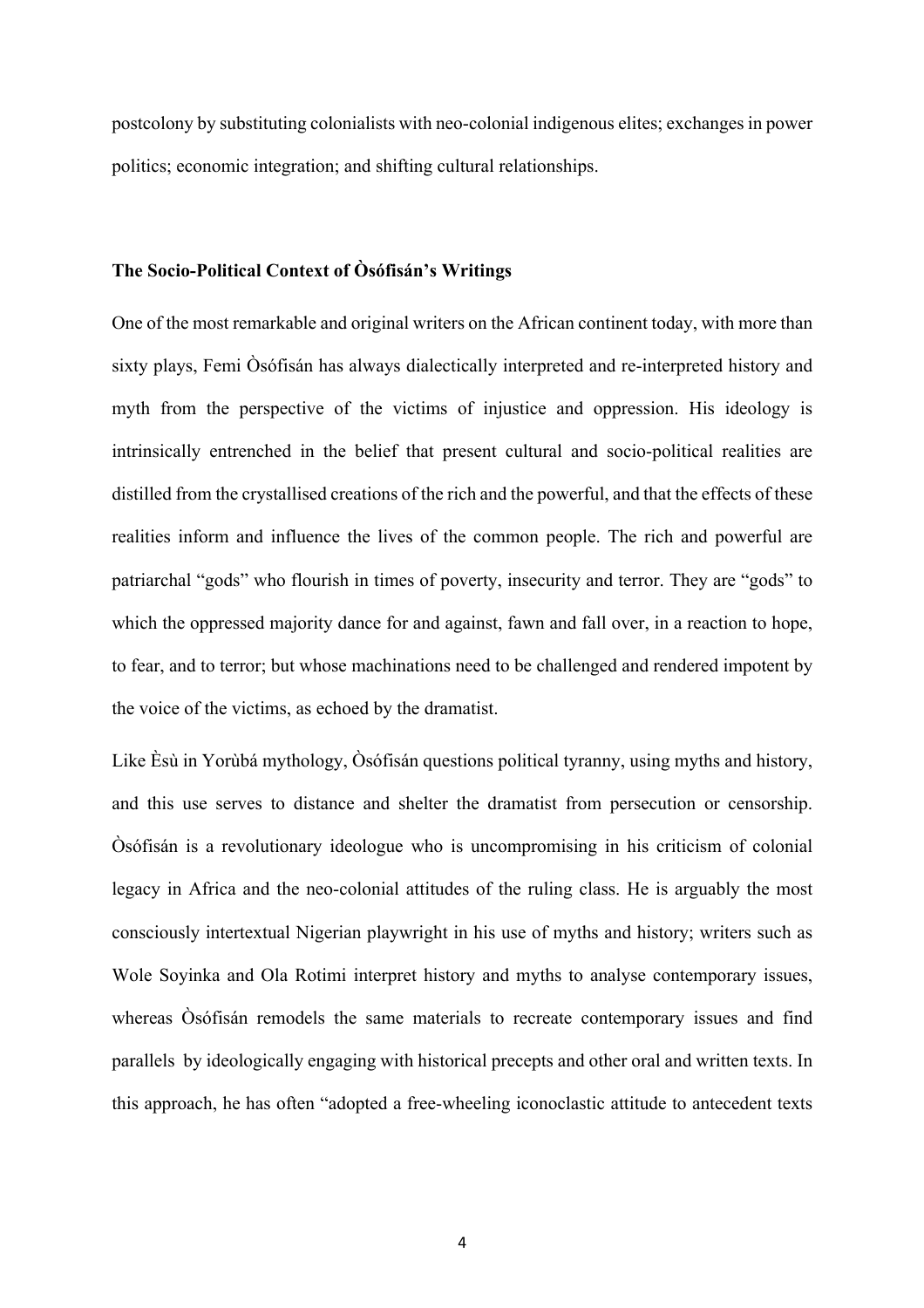and authors from which/whom he constantly borrows materials"8 which he then subverts to satisfy his creative impulse. Harry Garuba suggests that this inclination to challenge previous plays, orthodox historiography and conventional wisdom is done by engaging contemporary historical facts in a debate to question and expose the subtexts. The nature of Yorùbá culture furthers and encourages this kind of engagement and exploration. Traditional Yorùbá citystates were sub-divided into twenty-five kingdoms with centralised governments. Each Yorùbá town generally maintains its own local interpretation of history, myth and the various religious traditions which guard the structure and organisation of the town. This sense of independence fosters variances in the interpretations due to, among other reasons, conflicts and results of internecine wars that were quite common among the Yorùbá in the pre-colonial period, until 1886, when a peace treaty was signed to end the last major war.<sup>9</sup> Even historical legends and mythology are presented differently, depending on the political alliances among the kingdoms. Deconstructing the myths and history therefore is validated in Òsófisán's dramatic engagement, and in the way he decodes the cultural reasons for many of the interpretations generated. In his work, and in the representation of the myths, some of which have become historicised among the Yorùbá people, we find a constant questioning and challenging of these interpretations, and a revelation of how they have now become interwoven with other myths, and how the culture have also become influenced or inscribed by elements from other cultures with which it has interacted.

Òsófisán couches his dramaturgy in a web of music, dance, songs and rich dialogue to evolve an aesthetics he has described as "strategies of enlightened guile that will ensure [the

<sup>8</sup> Harry Garuba, 2002: 136-145.

<sup>&</sup>lt;sup>9</sup> Kírìjì War, the war between the Èkìtì and Ìjèsà allied forces against the Ìbàdàn imperial forces, was fought at Ìmèsí-Ilé between 1877-1886.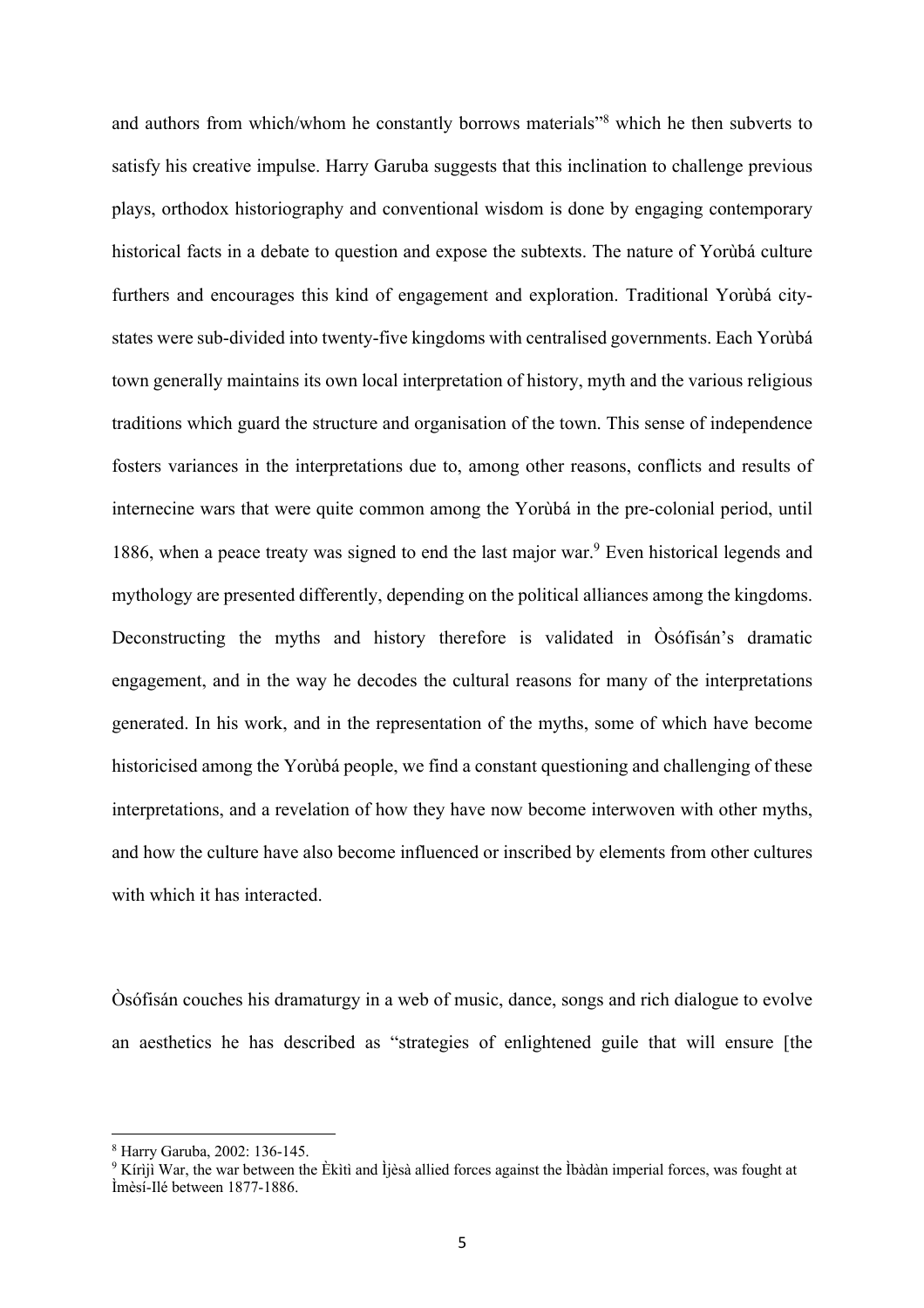playwright and collaborators] do not become the careless victims of official thugs"10, especially in his constant "dialogue" with the socio-political hegemonies in his universe. This strategy involves the manipulation of the mechanics and metaphors of playmaking and of performance in such a way that they do not directly expose themselves to immediate repression. He does this by appropriating the works of other writers and cultures, which sometimes lends a postmodern consciousness that questions and suggests new ways of interpreting ideas, to his dramatic engagements. With this consciousness, the works present a model that is foregrounded as a major part of Òsófisán's dramaturgy, a device which aptly privileges the older work, thereby elevating the importance of the newer work. This realisation creates "an environment that promises… adventure, power, joy, growth, transformation of ourselves and the world"<sup>11</sup>, and which offers avenues and opportunities for the playwright to present new alternative visions and other perspectives to the conceptualisation of the injustice and other dramaturgical concerns. However, this conscious deployment of intertextual modalities "creates new unforeseen problems that often lead to mass terror, overwhelming economic disparities, and unprecedented environmental issues<sup>"12</sup>, among other issues, in the playwright's efforts. To avoid this, Òsófisán introduces dialogues and interactions that go beyond Brechtian mode of dramatic engagement with his audience. In essence, he has taken drama away from the African shrine, metaphorically and symbolically, and brought it to the public square, where the mechanics of drama are exposed at the same time as the drama exposes the social and political terrors of living– the market (as in *Once Upon Four Robbers*, 1980), or the junction (as in *Esu and the Vagabond Minstrels*, 1984), or, more recently, to the theatre of war in *The Women of Owu* (2004), postcolonial questioning (*Tegonni: An African Antigone*, 1999) and globalisation (*Wèsóo, Hamlet! Or The Resurrection of Hamlet*, 2012). All these dramas remove

<sup>10</sup> Femi Òsófisán, 2016: 82.

<sup>&</sup>lt;sup>11</sup> Marchall Berman, 1983: 15.

<sup>12</sup> Iyunola Osagie, 2017: 3.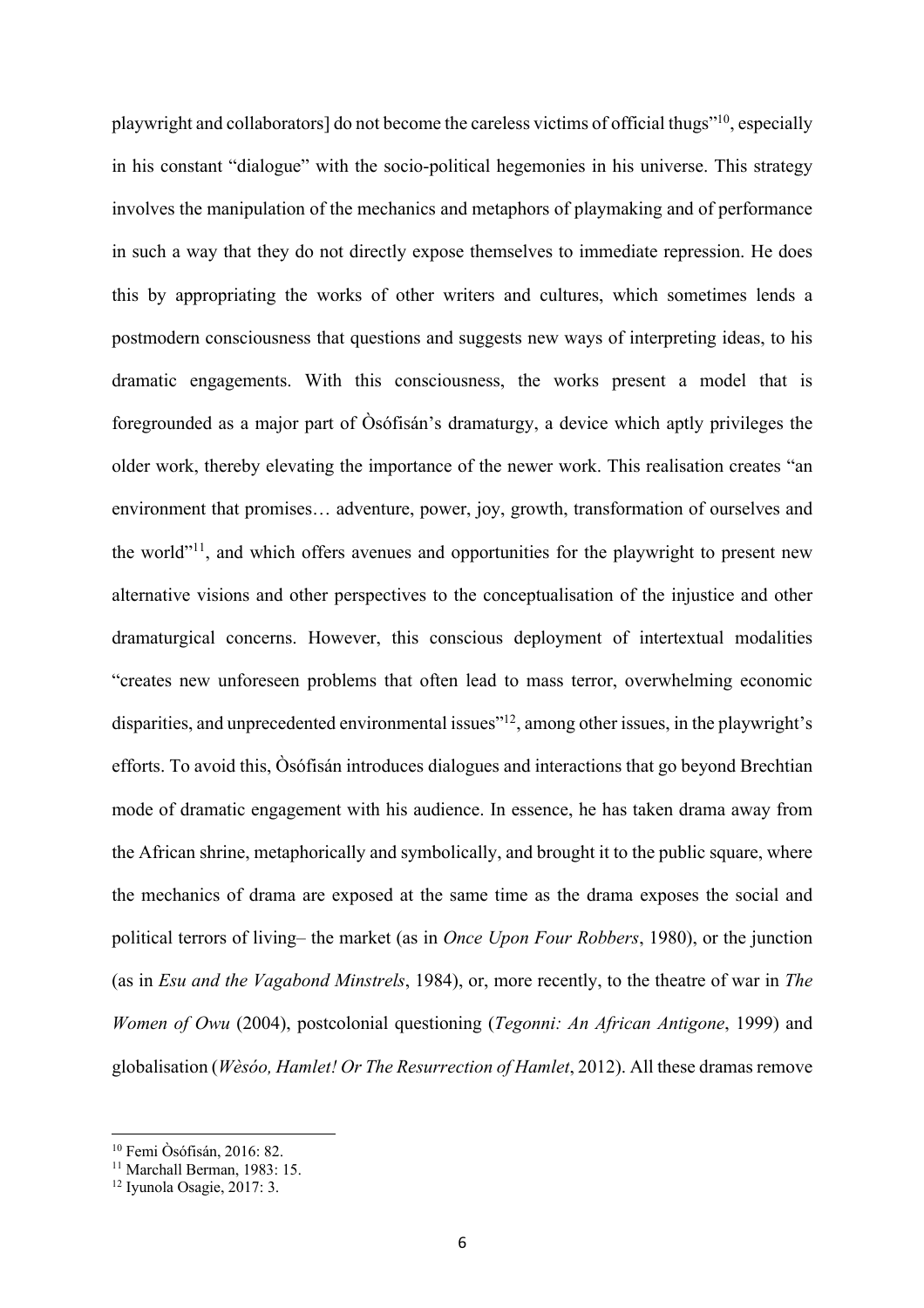the essence of African realism, the notion that theatre is a replication of ritual codes and ethos for social rebirth, and invite the audience to be part of the engagement, of the questioning. In virtually all his plays, Òsófisán advocates radical social changes based on this ideological position. History and myths provide for him clarifying agents to examine the present, the critical exposition of which suggests ideas for a positive alternative future by unmasking the anguish created by the unmediated ancient formalistic myths or rituals in the society.

## **The Dialectics of Surreptitious Insurrection**

Òsófisán's dramaturgy evolved in the 1970s to respond to the political and neo-colonial situations in Nigeria. He started writing plays critical of the military government in Nigeria, basing his drama on history, and sometimes adapting existing texts, in a method that stylistically imitates the tactics often evoked by  $\hat{E} s \hat{u}^{13}$ , the Yorùbá god, to evade censorship or avoid political persecution by the regime. Yorùbá culture and the performances that originate from it have always interwoven with other cultures, becoming more diverse and more intercultural after Arab incursion, and later British colonisation of the  $19<sup>th</sup>$  and  $20<sup>th</sup>$  centuries, and the politics of the postcolonial society. For, as Richard Schechner reminds us, "no culture is 'pure' – that is, no culture is 'itself'. Overlays, borrowings and mutual influencing have always made every culture a conglomerate, a hybrid, a palimpsest"<sup>14</sup>.

In an essay, "Ritual and the Revolutionary Ethos"<sup>15</sup>, Òsófisán observes that:

The dramatic heritage available to us has simply proved to be inadequate. And it is not only that the machinery provided by the old society for dealing with chaos has lost its capacity for total effect, it is also that the very metaphysical *raison d'être* of that machinery has been eroded with the advent of a new socio-political philosophy.

 $13 \text{ }$  Esù is the Yorùbá god that directs adherence to traditions, customs and cultural purity between the other gods and also among human beings, where he mediates on the human choices.

<sup>14</sup> Richard Schechner, 1991: 308.

<sup>15</sup> Femi Òsófisán, 2001: 92.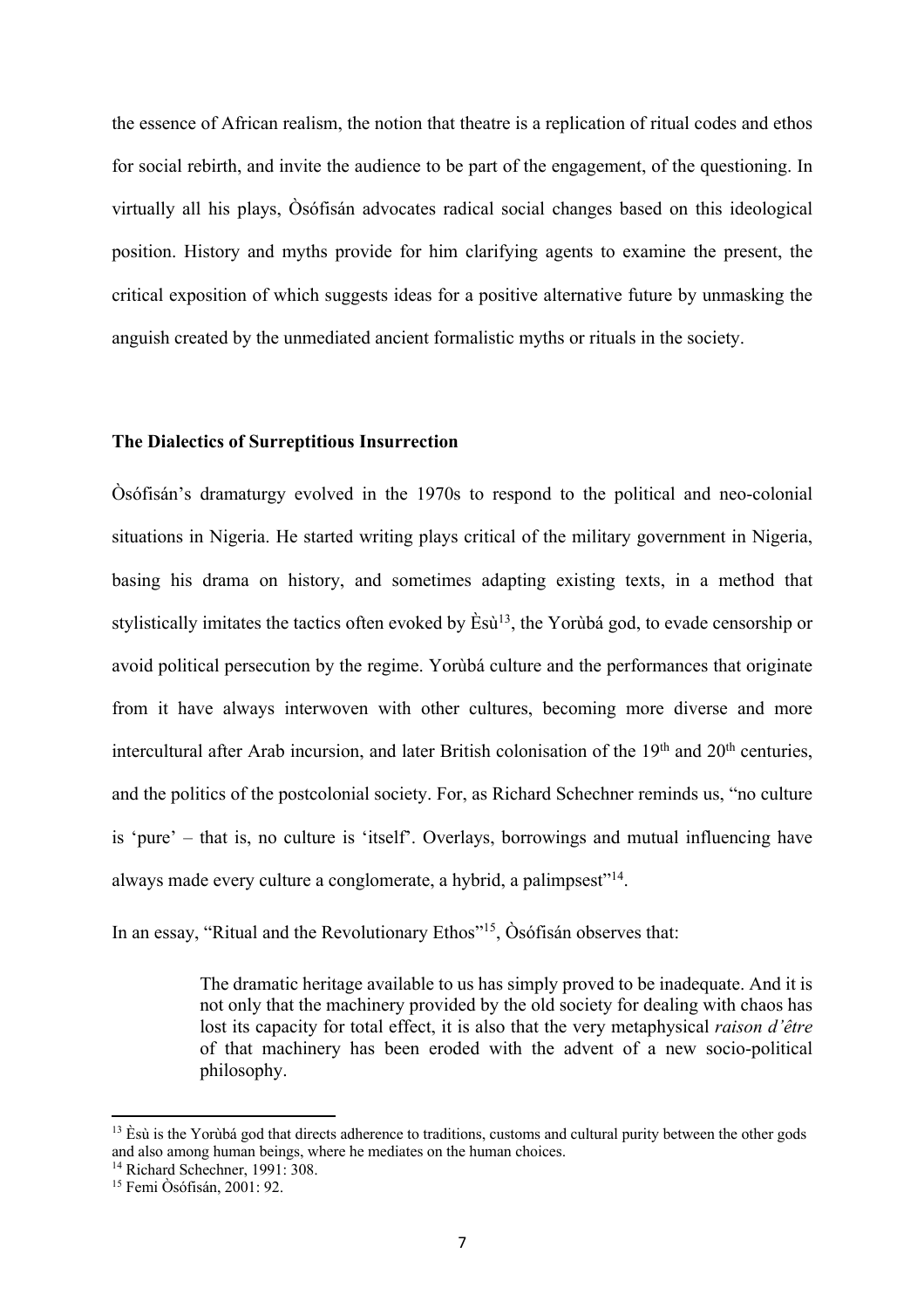In this piece in which Òsófisán meditates on the role of myth and ritual in Nigerian theatre and the guiding principles of his own work, he identifies the idealising and mystifying qualities of myth as one of the problems that the contemporary playwright concerned with the dynamics of history must confront. He argues that since myths and rituals were used in traditional societies as tools for 'communal retrieval' and survive into the present as paradigms that transcend their historical origins, writers continually reproduce and represent them in their works, thereby according these tales a hegemonic power borne of insistent repetition. However, these myths, Òsófisán insists, have lost their efficacy in the currency of the social transformation brought about by the socio-political reality of colonisation, western education and the introduction of new philosophical and scientific concepts. In his plays, Òsófisán seeks to break this hegemonic hold by using the myths, rituals and history only as metaphors, as paradigmatic sites from which to conduct an interrogation of contemporary cultural and political issues, and to 'repackage' the argument of postcolonialism from the position of interculturality, or lateralness that lends itself to a post-postcolonial interpretation. However, he still recognises the importance of the corpus of traditional philosophy and knowledge; hence his adoption of Òrúnmìlà and Èsù as patron muses because of Òrúnmìlà's role as the repository of wisdom and Èsù's role as the link between the gods and human beings.

Òsófisán expresses in plays such as *Tegonni: An African Antigone* and *Wèsóo, Hamlet! Or The Resurrection of Hamlet* that, through the ages and in various cultural settings, political hegemonies have the same root in tyranny, and that myths are employed to inscribe this tyranny into the life of the people. Indeed, the value of his work as intercultural is in the reading of stages of realism into the actions woven into the cultures of influence in the plays, whether within Yorùbá or in the relationship between Yorùbá and other cultures. Yorùbá myths become raw materials to be interrogated and appropriated into the corpus of non-African performance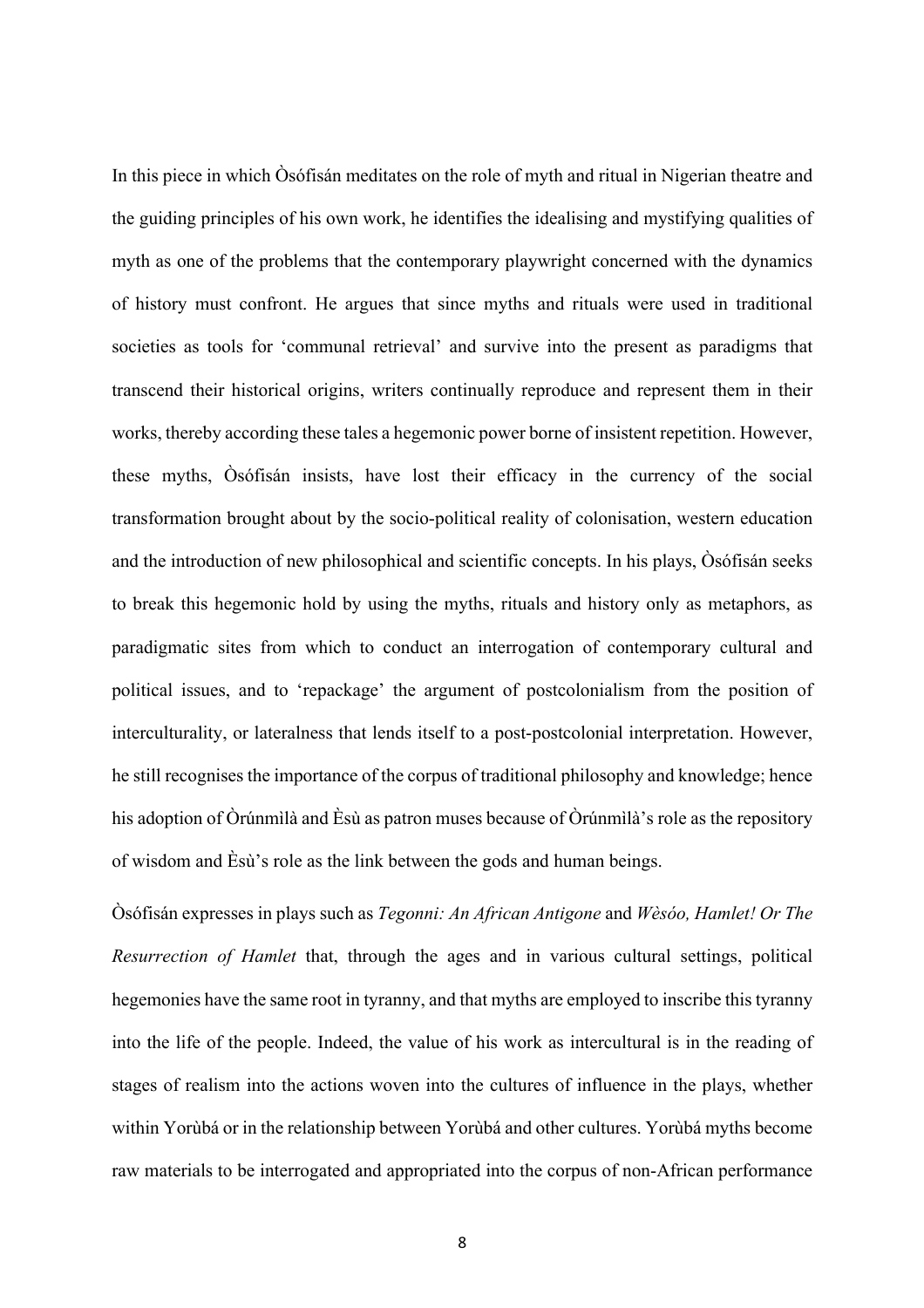traditions, conventions and cultural styles. More often, this is done to mirror what is operative in Òsófisán's multicultural Nigerian society which, in its cosmopolitanism, absorbs the influences and interactions of other non-Nigerian (non-Yorùbá) cultures, particularly Arab, European and other Western cultures and practices. What Òsófisán is saying when he states that "the machinery provided by the old society for dealing with chaos has lost its capacity for total effect"16 is that the old rituals, and conversely, performance cultures, have proved inadequate to contend with these modern postcolonial realities. In play after play, he has attempted deliberate revisions of Yorùbá mythologies, often as a re-reading or adaptation of European classics. Òsófisán's idea of "insurrection" is not a position against myth, rituals, history or imperialism in whatever form, but rather clarity of intention based on choices that are not predetermined by any kind of hegemony; a re-assessment of past methods with a view to making them relevant for the present, using materialist principles. This form of writing privileges performances and ideas that coalesce under an intercultural umbrella.

Òsófisán's choice of Èsù as an inspirational patron emphasises the objective level he demands of his characters to determine their destinies, and to formulate these choices within a memorial understanding, within a framework that would enable different peoples, cultures and groups to confidently engage with the drama. Because of this, the dramatic interpretation is always subject to change or reversal and the paradigm of his plays is always dialectical. In finding similarities and parallels between Yorùbá mythology and folklore with modern conflicts, which he exploits in his dramaturgy, Òsófisán invokes Èsù as the agent of metamorphosis. This is more so in *Tegonni*, *Women of Owu*, and *Wèsóo, Hamlet!*, the two texts I am using to engage Òsófisán's dramaturgy. In these plays, the Èsù persona or 'type' provides the choices for both characters and audience and serves as the link to generate meaning between the codes in the drama and the comprehension of the audience. The characters in the plays not only establish

 $16$  ibid.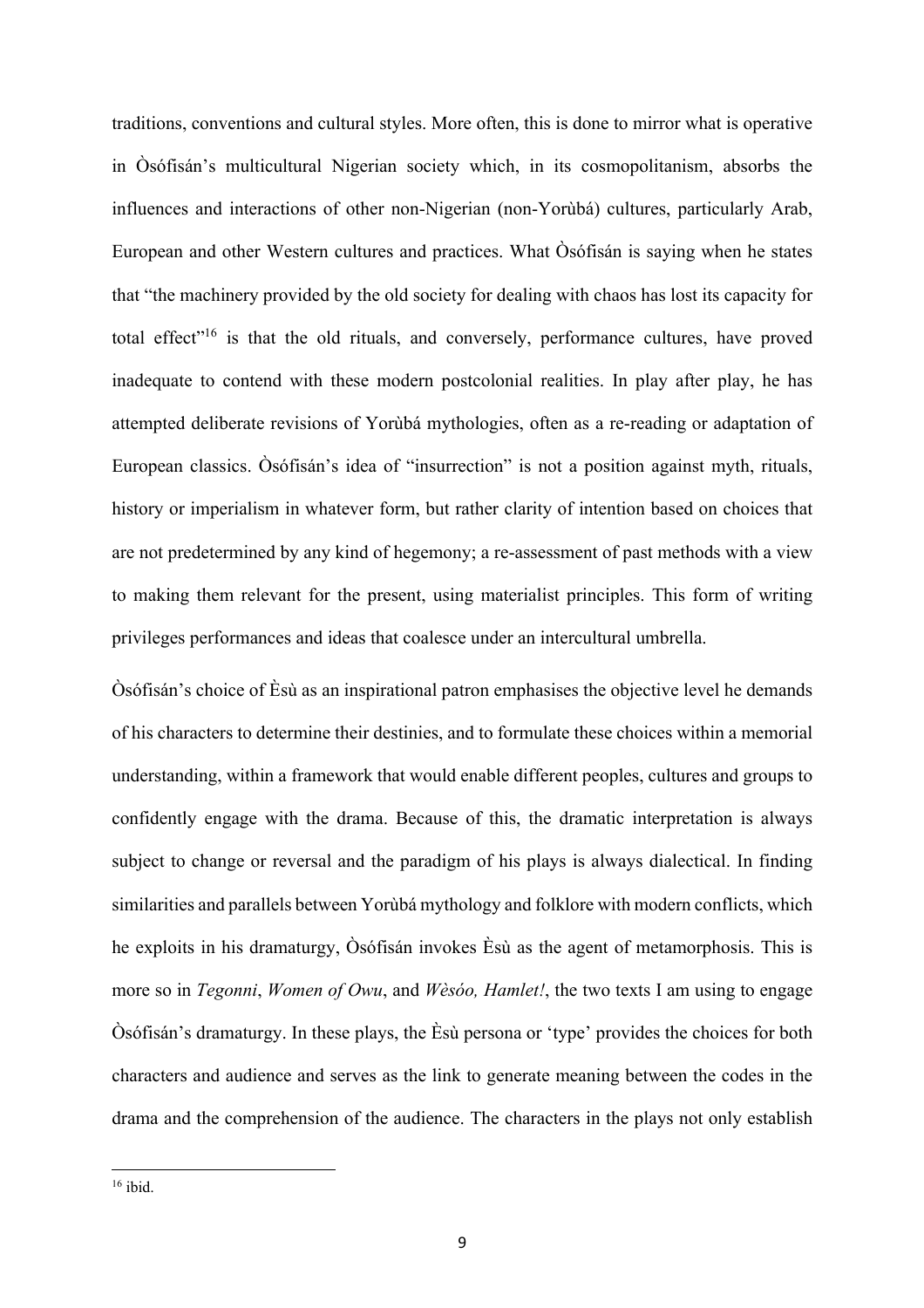the dramatic action and influence other characters, but also act as narrators who determine the mood of the performance. The choice of these two plays is significant to my discourse of interculturality and globalisation: written by a Yorùbá dramatist from Africa, the plays were both commissioned by universities in the United States of America.

*Tegonni* was first presented as a workshop production at Theater Emory of the Emory University, Atlanta, United States of America in 1994, and re-worked for the Nigerian audience at the Arts Theatre of the University of Ibadan, Nigeria in 1998. Because of the locations – USA and Nigeria – and the intended audiences, both versions are different, and the emphases are shifted and placed differently, as Òsófisán's intentions and agenda changed from being reactionary to the pro-democracy protests which were fall-outs of the annulment of the 1993 elections in Nigeria; to being reflective of the postcolonial circumstances that led to the political problems. Òsófisán pitches colonial interpretation of culture against contemporary Yorùbá cultural norms. *Tegonni*, as summarised by Biodun Jeyifo, is set in:

> the colonial past and engages colonial domination/authority at the point of its most retrograde, supremacist inscription in ideas of "weaker races" and "inferior, effeminate peoples" and the determination to absolutize, naturalize, and hierarchize racial and cultural difference.<sup>17</sup>

*Wèsóo, Hamlet!*, meanwhile was written and produced for the American audience and staged by the De Pauw Little Theatre Productions of the De Pauw University, America when Osofisan was the Lee G. Hall Distinguished Playwright in Residence in 2003, almost ten years after *Tegonni* was first produced in Atlanta. It was written as an "experiment" to assess the understanding of a "Yoruba man who lived in a post-Gorbachev, and post-Clinton era, especially now that a recent invention called globalisation as we know and live it nowadays is

<sup>&</sup>lt;sup>17</sup> Osofisan, interviewed by Biodun Jeyifo, 2001: 204.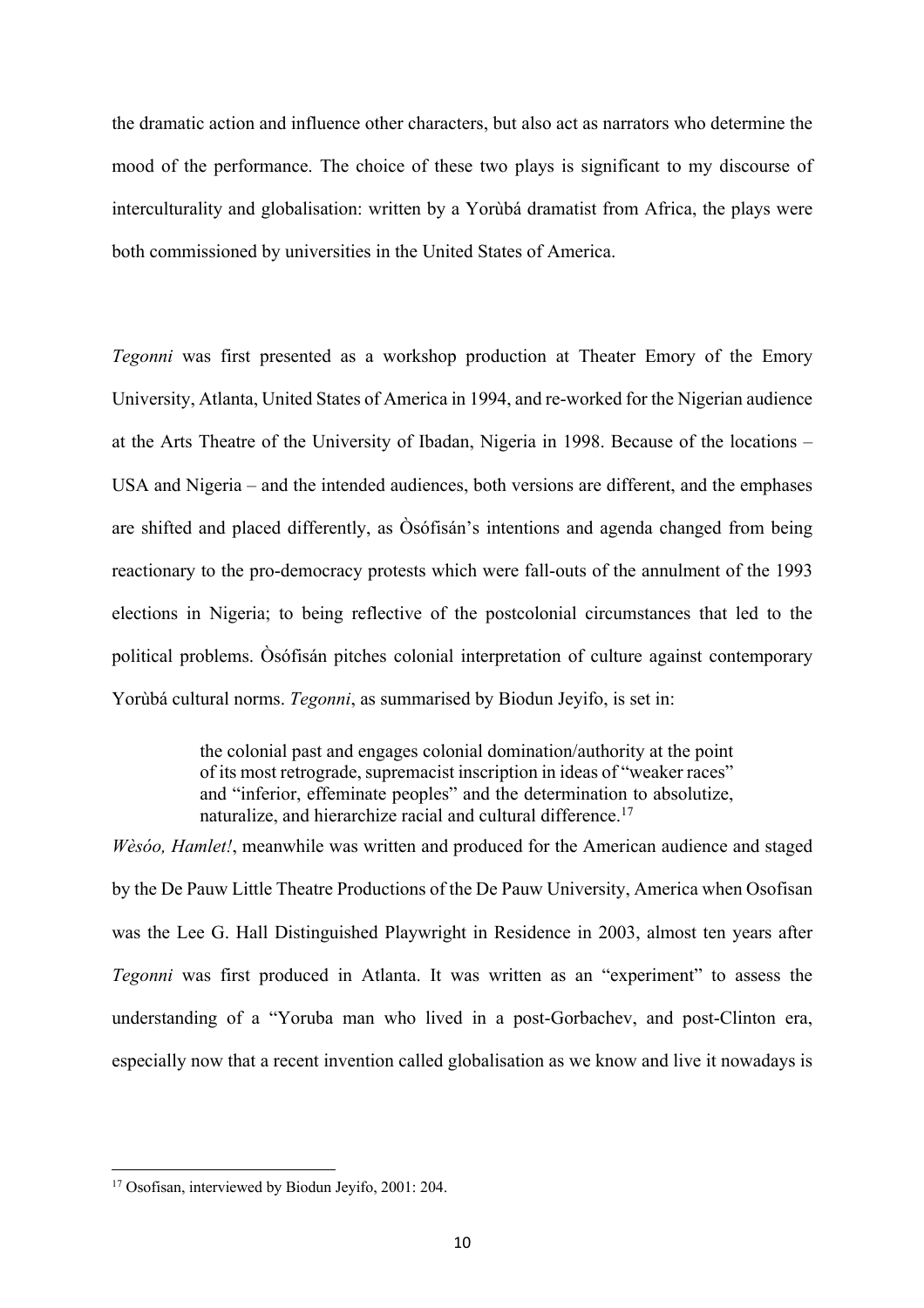acceptable to all"18 The experiment was to use theatre as a tool which traverses cultural barriers to explore globalisation and its effects on Yorùbá people.

#### *Tegonni: An African Antigone***: Challenging Colonial Ideology**

*Tegonni: An African Antigone* is one of Òsófisán's most consciously intertextual drama in highlighting points of connections in texts between cultures. In this play, Osófisán shares the meaning of *Tegonni* as a context and as a drama, using the familiar Sophocles' Greek text. The format successfully interconnects the Greek play with the Yorùbá context. However, *Tegonni* is neither a translation nor a parody, but an intertextual adaptation of Sophocles. The text is a device that exploits the interrelationships between the two texts. The intention of Òsófisán here is obligatory and this is apparent in the way he manipulates the texts and the characters to create a co-existence that highlights the significance of the reference, as I explain below.

The context of *Tegonni* is colonial Nigeria in the period between the existence of Yorùbá citystates and the formal colonisation of the country by the British in the late 19th century. To understand how Òsófisán determinedly exploits the principles of intercultural performance culture in *Tegonni*, it is imperative to examine the antecedents to the play. Òsófisán's version owes its basic plotting to the Greek original. Òsófisán closely engages with *Antigone's* plot, to the extent of finding parallels between Yorùbá and Greek cultures and incorporating characters from the earlier play into *Tegonni*. The other major antecedent to Òsófisán's play is the colonial context; the pacification of African peoples by European powers in the 19th century and the inscription of the colonial rules into the awareness of the people. Òsófisán connects the oppressive attitude of Creon in Sophocles' play to the major political and economic events

<sup>18</sup> Eyitayo Aloh, 2003 (online).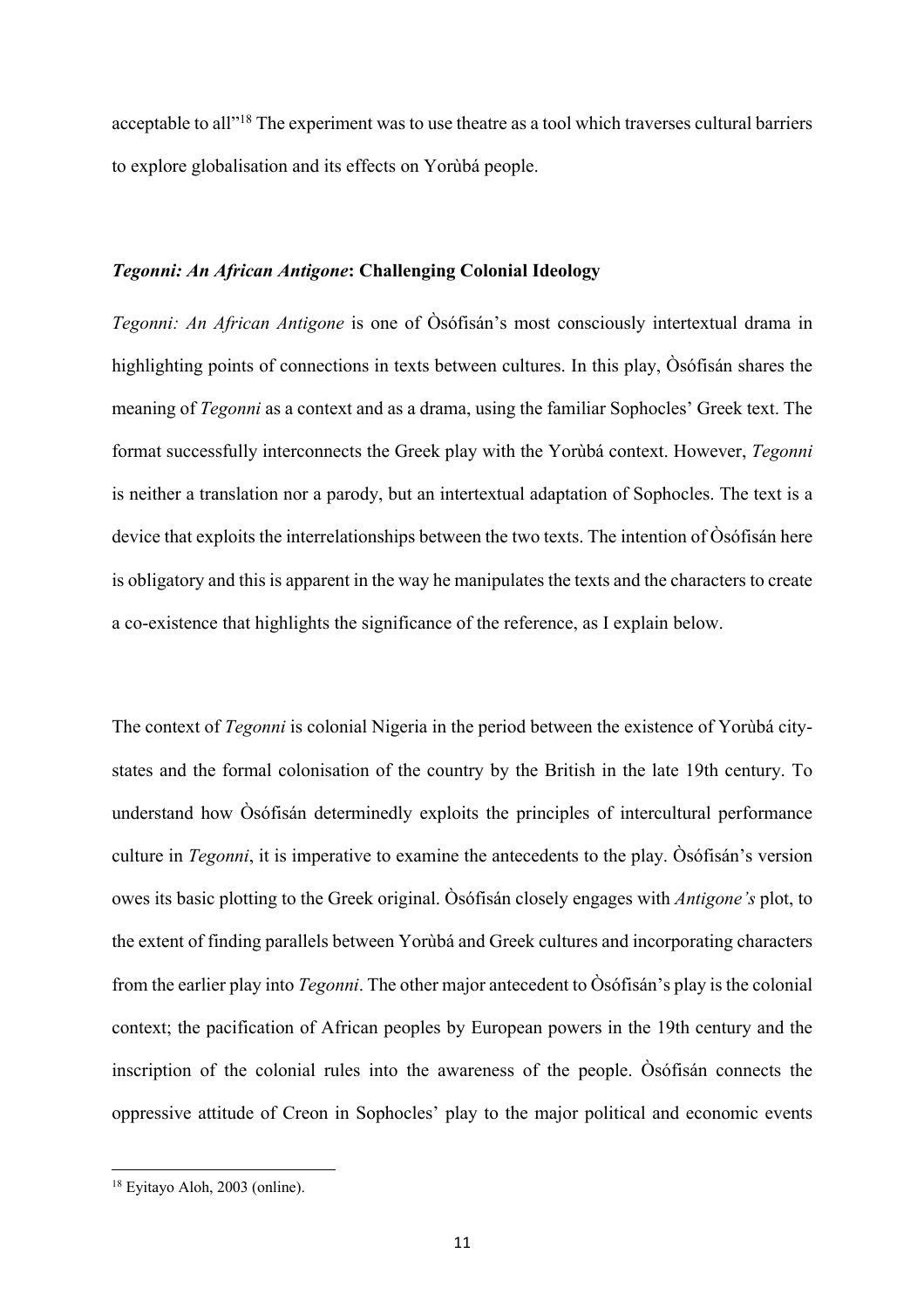leading to uprising against British rule in Nigeria in the early 20th century, discourse of which echoes the pan-African sentiments of the colonial and post-colonial period.

Pan-Africanism is one of the more influential concepts or movements on many African countries in the periods before and immediately after political independence from the various European colonial powers. The main goal is the unity of Africans and the elimination of colonialism and the concept of neo-colonialism from the African continent. Started in the United States of America and England by descendants of slaves, it had leaders such as Marcus Garvey and W. E. B. DuBois. Pan-Africanism was adopted by African leaders in 1958 at the First Conference of Independent African States in Accra, Ghana, and incorporated into the charter of the Organisation of African Unity (OAU) when it was formed in 1963. The charter announced:

> determination to promote understanding among our peoples and co-operation among states in response to the aspirations of our peoples for brotherhood and solidarity, in a larger unity transcending ethnic and national differences [and a desire] that all African States should henceforth unite so that the welfare and wellbeing of their peoples can be assured.<sup>19</sup>

Pan-Africanism had two main objectives: to liberate Africans and the African diaspora from racial and political oppression and economic exploitation; and to achieve political, cultural, and economic integration among African countries. Òsófisan's attempt to identify his work with pan-Africanism is centred on finding the cause of Africa's underdevelopment and the connection of this to the interplay between different cultures in Africa, particularly in the way the cultures have been used to enhance the ideals of pam-Africanism and to find parallels with other cultures outside Africa. Pan-Africanism, as presented by Òsófisan in his plays, is close to the ideals of the late Ghanaian leader, Kwame Nkrumah, "but as only one of the measures

<sup>&</sup>lt;sup>19</sup> See www.africa-union.org/root/au/Documents/Treaties/text/OAU\_Charter\_1963.pdf.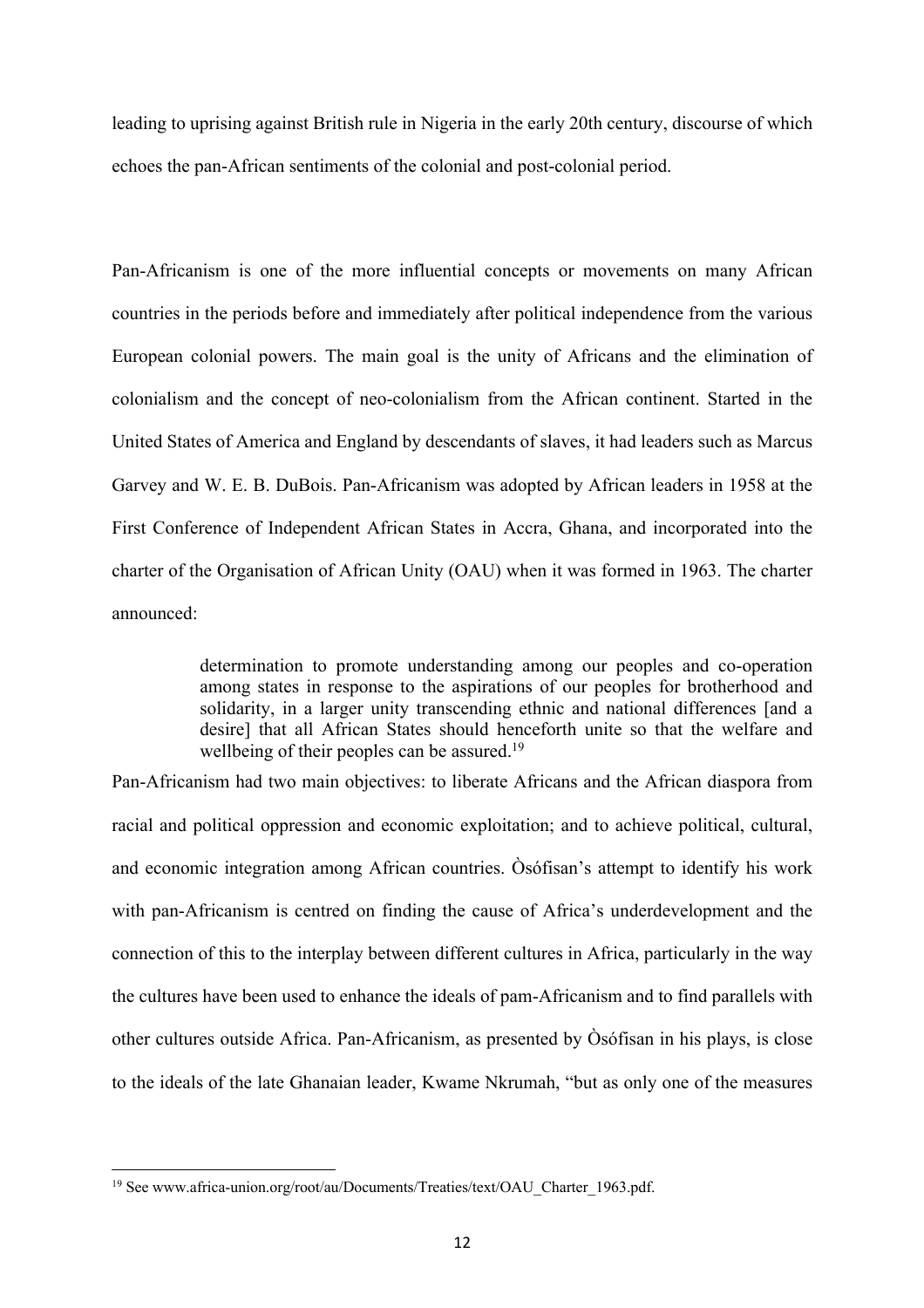necessary for the process of creating an egalitarian, socialist society<sup>320</sup> on the continent. The agitation for good governance by democrats served as a form of catalyst, influencing Òsófisan's direction regarding pan-Africanism. In a sense, his drama presents shadows of the pan-African form. Another major factor in Òsófisán's play is the appropriation of Yorùbá myth and legend; Òsófisán introduces Yemoja, the Yorùbá river goddess to bridge the transition between the classical past and the dramatic present, and between the pre-colonial legendary past and the colonial realities of both Greece and Europe. Not only does Yemoja navigate this gulf, she enables Antigone to become translated from the Greek princess to a mythical supporter of Tegonni. Essentially, *Tegonni* is a 'post-scription' whose aim is re-presenting colonial narratives and re-viewing original prejudices.<sup>21</sup>  $\dot{\text{Os}}$  of is colonial interpretation of culture against contemporary Yorùbá cultural norms. Precisely a juncture where the interaction between cultures is at its most involving, most observable and therefore more dangerous. Sophocles' play ponders on the values of morality against the tyranny of human law and tries to differentiate between the attraction of a strong leader and the power of a tyrant. Òsófisán's argument in *Tegonni* centres on the dialectics of power play between the oppressed and the oppressor; the ruled and the ruler; the female aggressor and the male colonialist in an imperial context, in a battle of cultural superiority.

*Tegonni* is situated in the imaginary northern Yorùbá town of Oke Osun in the late 19th century when British imperial power was at its zenith in Nigeria. Princess Tegonni is about to be married to Capt. Allan Jones, the District Officer for the area. As the wedding procession moves

<sup>20</sup> Femi Osofisan, 2001: 158.

 $^{21}$  I use the term "post-scription" here for narratives whose aim is to explain or re-present colonial narratives in a more acceptable manner, acceptable in the sense of erasing original prejudices expressed by the original narratives. See Sola Adeyemi, "Review of Haggard, H. Rider. *Diary of an African Journey: The Return of Rider Haggard"*. H-AfrLitCine, H-Net Reviews. October 2000. URL: https://www.hnet.org/reviews/showrev.php?id=4626.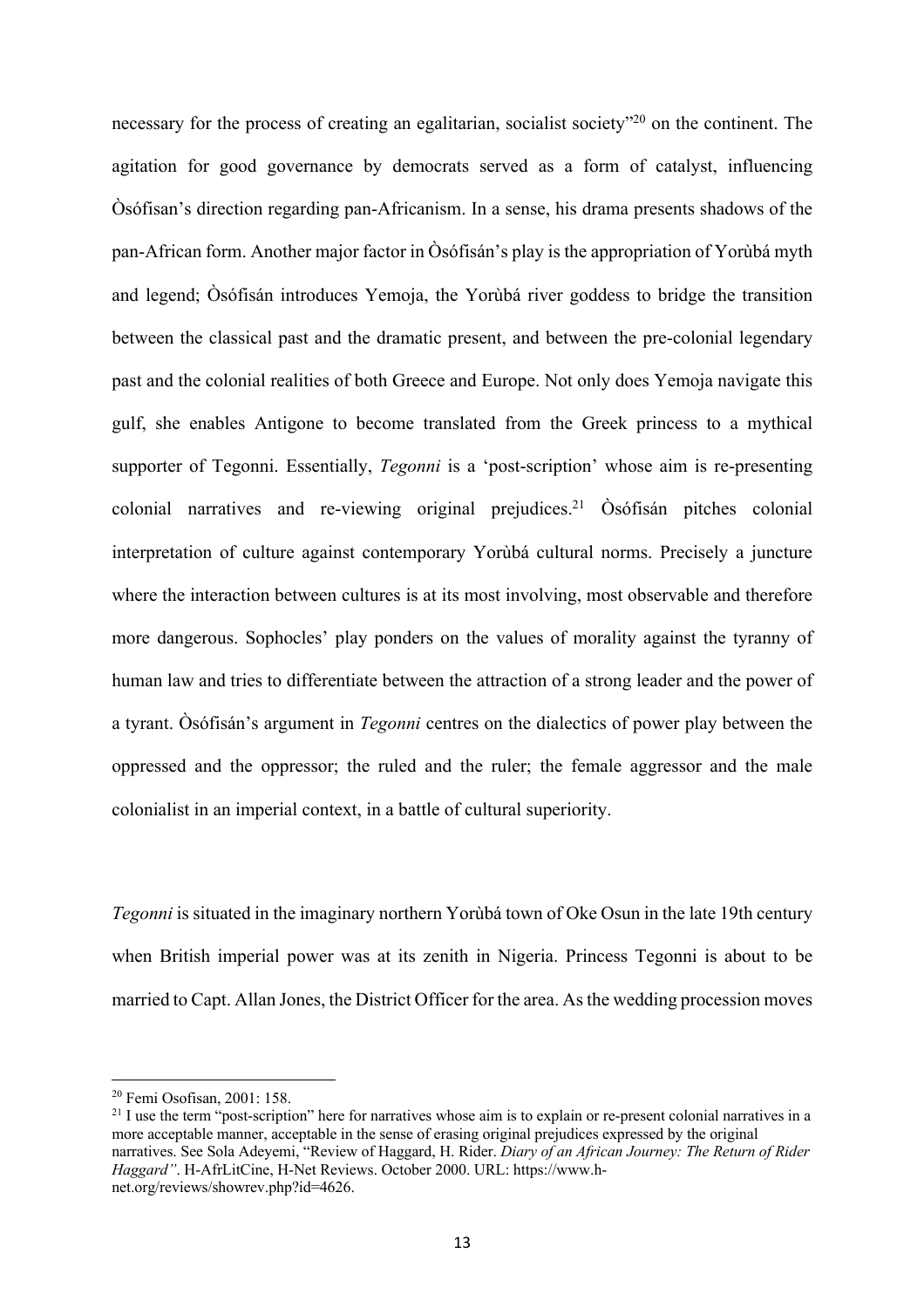from the palace to the market square, it encounters the corpse of the bride's elder brother, Oyekunle (Polyneices), guarded by stern soldiers, with orders not to allow the body to be buried. This is to serve as punishment for him disobeying colonial rulers instead of collaborating with them, like his junior brother, Adeloro (Eteocles). In a moment of defiance, Tegonni symbolically buries her brother, an action that enrages the colonial governor, Lt. General Carter-Ross, and earns her a death sentence. The governor offers to grant an amnesty if she openly apologises, "before the whole town".22 The governor also orders Jones to cancel the wedding, reiterating the political expediency behind the colonial project, which was to conquer and rule for the economic benefit of the  $Empire^{23}$ , and equates the bringing of the Christian cross to the "savages" as a civilising and cultural cleansing act. The women stage a protest to rescue Tegonni, which further enrages the governor. He threatens to sell her into slavery, like her ancestors. In the final confrontation, he suffers a heart attack while Tegonni is killed by gunshots. In this text, Òsófisán engages with *Antigone*, using the Greek play as an antithesis to re-write and re-define the colonial history of the Yorùbá people.

In the drama, Tegonni's plan to marry Allan Jones is, as Chief Isokun, the official town historian, says at the beginning of the play, an error that could turn her into an outcast<sup>24</sup>; she is committing cultural suicide and repudiating her position amongst the people as the custodian of the community's customs and traditions in her role as a princess. There is a feeling that Tegonni is aware of this and is generating a discourse between the European colonial project and Yorùbá cultural survival by provoking a meeting of European and Yorùbá cultures on a level that not only challenges but equally suggests a new understanding of the colonial

<sup>22</sup> *Tegonni,* 2007: 93.

<sup>23</sup> For more on this, see Lugard, F. D, *The Dual Mandate in British Tropical Africa* (Edinburgh and London:

William Blackwood and Sons, 1922).

<sup>24</sup> *Tegonni,* 2007: 12.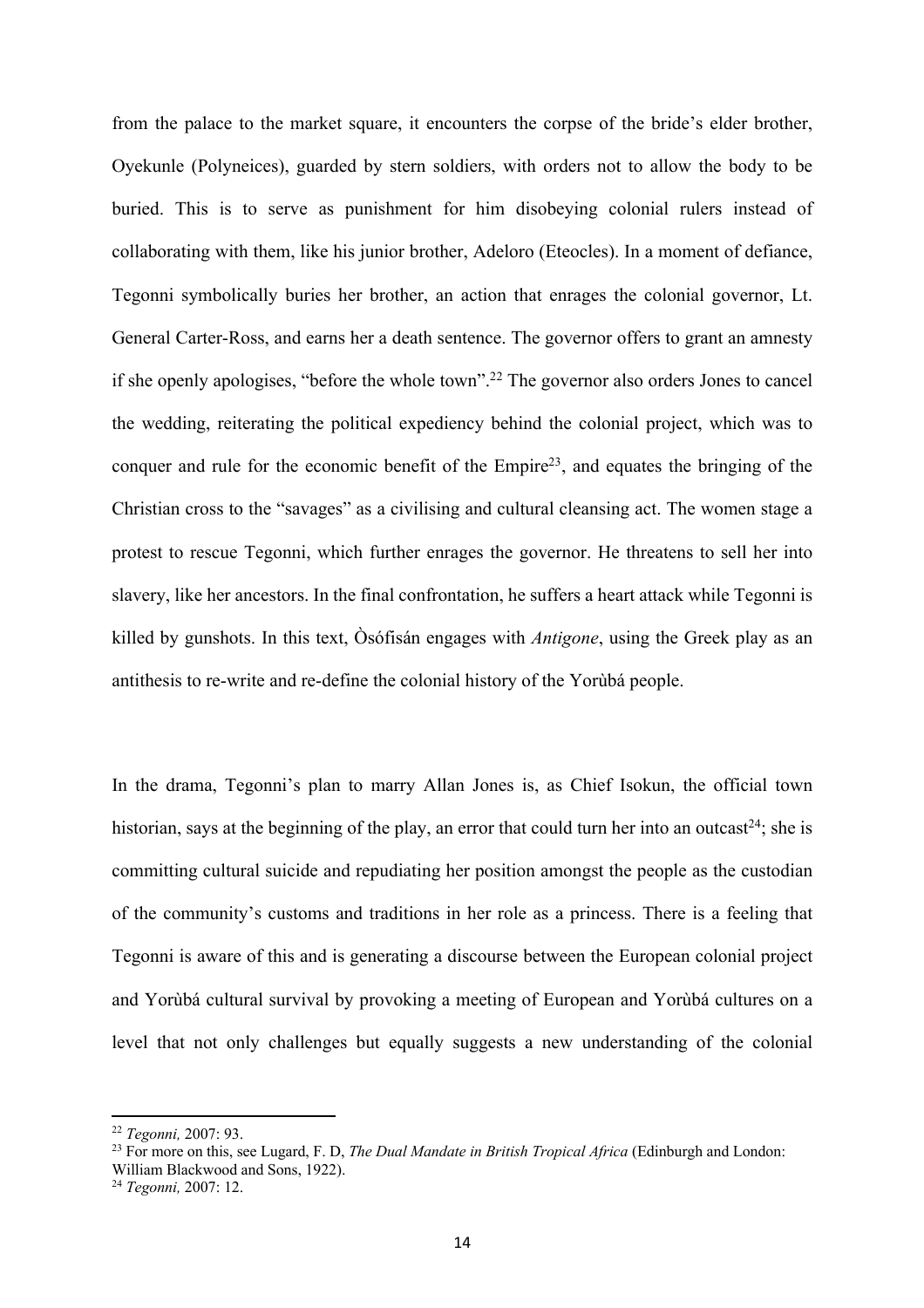relationship. However, this provocation is a start; the main strategy of Òsófisán is to privilege Tegonni and elevate the Yorùbá codes and dramatic techniques as well as validate the colonial struggle against the British in contrast to the struggles of Antigone against Creon. Tegonni conceives this from an angle different from the male-dominated political relationship that the colonial project maintained with the colonial subjects.

Tegonni's femininity, therefore, has profound effects on meanings that can be drawn from her character and the dramatic actions, and ultimately the resolution of the drama in revealing the agency of resistance to colonial and imperial tyranny in Nigeria, from the perspective of the dramatist, and for deconstructing the colonial relationship. Yorùbá society is patriarchal and there is a limit to the political roles of women in the governance of the community or in decision-making. Tegonni's role in the community changes, however, on her learning about the death of her brothers; she becomes a figure of resistance. The main difference between Tegonni and Antigone is that, while Antigone's action is to defy Creon and bury Polyneices, Tegonni's role is more complex and trickier. Tegonni's role involves provoking a discourse about contemporary issues of tyranny and erosion of the African culture. Her resistance is against the colonial structure and its draconian rules; it is against the cultural imperative of her people, which dictates a woman's position in the community; it is also against the colonial project which wants the inscription of British culture into the landscape of the Yorùbá to erode the native culture. She fights on all fronts, and gradually, the spiral effect of her action gathers more strength and more understanding as her community accepts her views about resistance as a precursor to co-existence. Impressions about her change from that of a disgraced and rejected woman to that of a woman who uses surreptitious means to defeat the might of the colonial power. The discourse is no longer about the right or wrong of colonial tyranny; rather the discourse is the subtlety of feminine guile against the brute force of imperialism; and the synthesis, the resultant authority, is the triumph of the individual over the state in engineering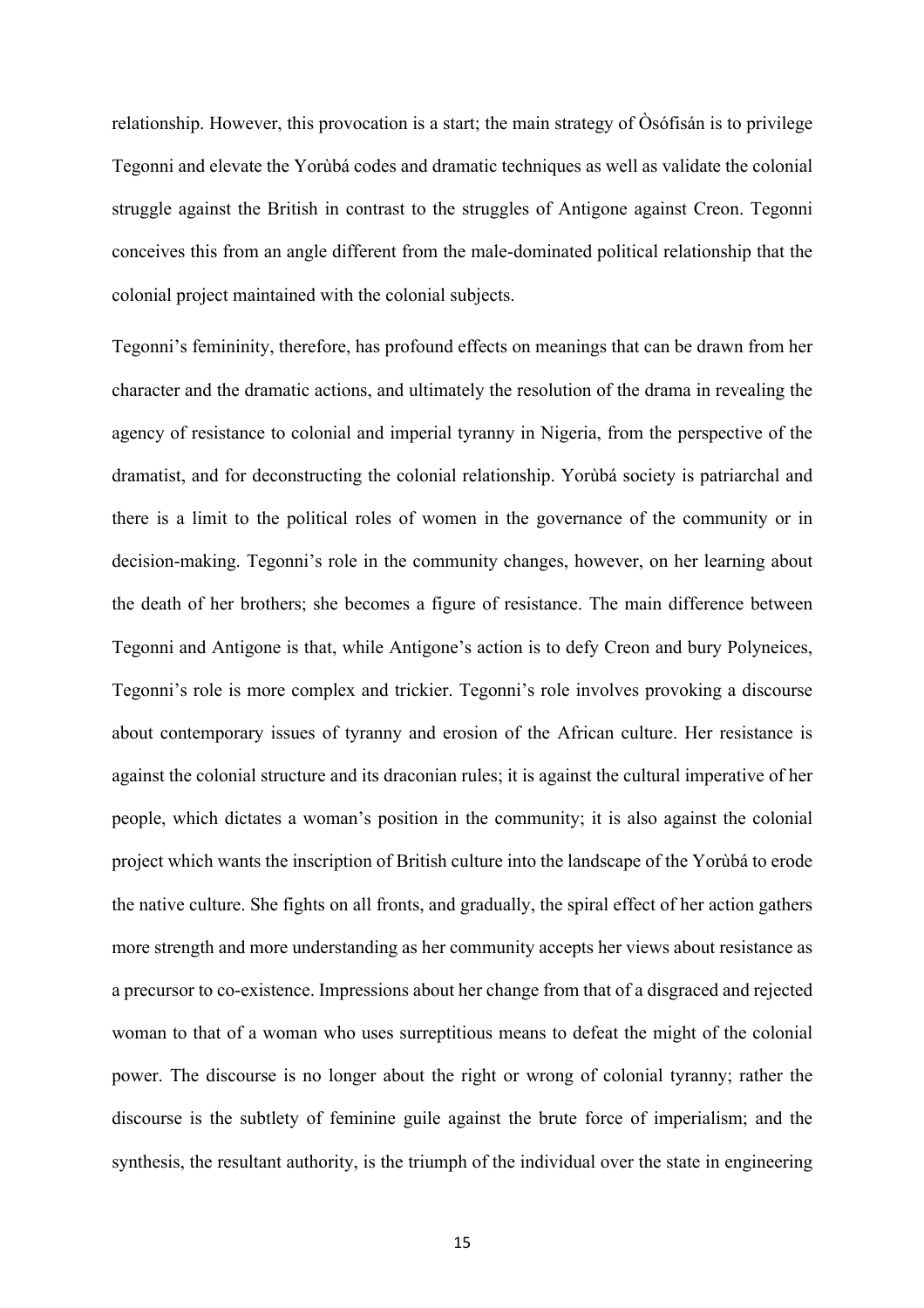that discourse. Control of power becomes transmuted from a white, male-dominated extreme (Carter-Ross) to another extreme dominated by a young black female. Tegonni's resistance, her antithesis to Carter-Ross' thesis, defines a synthesis that integrates into the pan-African discourse.

Òsófisán writes Tegonni into the history of other "Antigones" – revolutionary figures in history – and makes her focus similar to that of Sophocles' Antigone as a revolutionary figure. This is observable in the trajectory of dramatic action in the first performance of the play at Emory University in 1993, where *Tegonni* was presented as an embodiment of resistance and civil dissent to the political crisis in Nigeria fashioned by the annulment of a presidential election in June 199325. Giving Tegonni and Antigone equal status is Òsófisán's way of stating Yorùbá culture's equality to other cultures; his point is that no culture is superior to the other and the colonial imperative was unacceptable on that basis. Òsófisán reveals this pan-African agenda of *Tegonni* when governor Carter-Ross raises the issue of slavery during the conversation with Reverend Bayo Campbell, a southern American Baptist Church missionary, who is acting as the 'father of the bride' at the wedding of Jones and Tegonni. Not only is he intolerant of Campbell, he suspects the religious activities of missionaries as being subversive and of antiimperial interest. The empire can only exercise its authority over the "natives" if black people know their place; which does not include sitting beside the white master as a Christian missionary or as a wife. Therefore, Carter-Ross espouses the racist ideologies and practices of European colonisation in Africa, which pan-African ideas seek to repudiate. The European construction of the colonised, in this case black Africans, has always been that of inferior

<sup>&</sup>lt;sup>25</sup> The military government of General Ibrahim Babangida (1985-1993) cancelled the results of the presidential elections and arrested the winner, Chief Moshood Abiola. This led to a series of protests and civil disobedience in the country. Fémi Òsófisán wrote the play to respond to the "series of episodes in a grandiose melodrama [where] everything is acted out to the screaming pitch of hysteria" (recorded at a forum in the Munroe Theatre auditorium, Emory University, October 1993). The 'Programme Notes' to *Tegonni* supports this by stressing the terrors of contemporary Nigeria rather than the colonial past, which can "detract from the pressing business of freedom and justice in present-day Nigeria".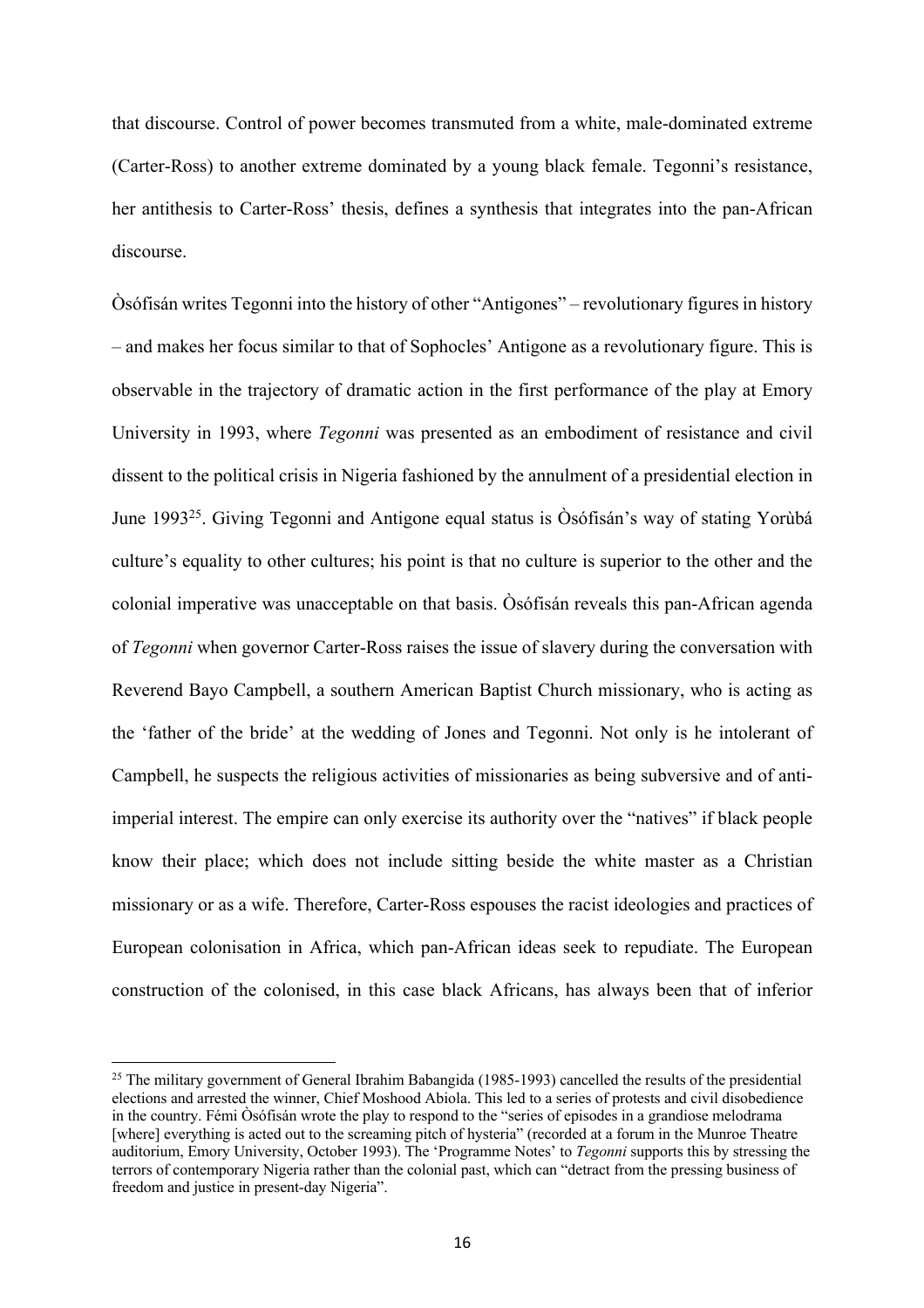beings to be domesticated – seeing and never heard – and certainly never to be classified as the equal of white people. Òsófisán therefore re-interprets and rewrites the exchanges of power politics and cultural relationships, using one of the most influential European classics. Carter-Ross as a character is a tyrannical government official acting to defend colonialism and uphold the colonial code against miscegenation and cultural equality; Creon in Sophocles' original similarly arrogates to himself the responsibility to defend the law. Òsófisán shows us that through the ages, especially among the Yorùbá, political hegemonies sometimes have root in tyranny; and that myths are employed to inscribe this tyranny into the life of the people. This range from the elevation of the gods, the patriarchal social structure, and the colonial project, to the institution of military and civilian governments in the postcolony. Whilst Òsófisán uses an intertextual *Tegonni* to confront power, in *Wèsóo, Hamlet! Or The Resurrection of Hamlet (Re-reading of Shakespeare's Hamlet)*, we see an articulation of the African political process through an intercultural re-reading of Shakespeare's intertextual text.

#### *Wèsóo, Hamlet!***: Re-reading Interculturalism**

The conception of *Wèsóo, Hamlet!* as a critique of a globalisation that is founded on uninhibited capitalism and personal enrichment in Africa is rooted in an intercultural exercise weaved around Yorùbá mythology, historiography, and a re-reading of one of the most influential of Shakespeare's dramas, *The Tragedy of Hamlet, Prince of Denmark*; with the characters from that play recalled by Òsófisán's muse to redeem themselves and their roles in history, and to rewrite their colonial heritage as precursors of Western hegemony and cultural genocide, removed from their European heritage in the former British colony of Nigeria.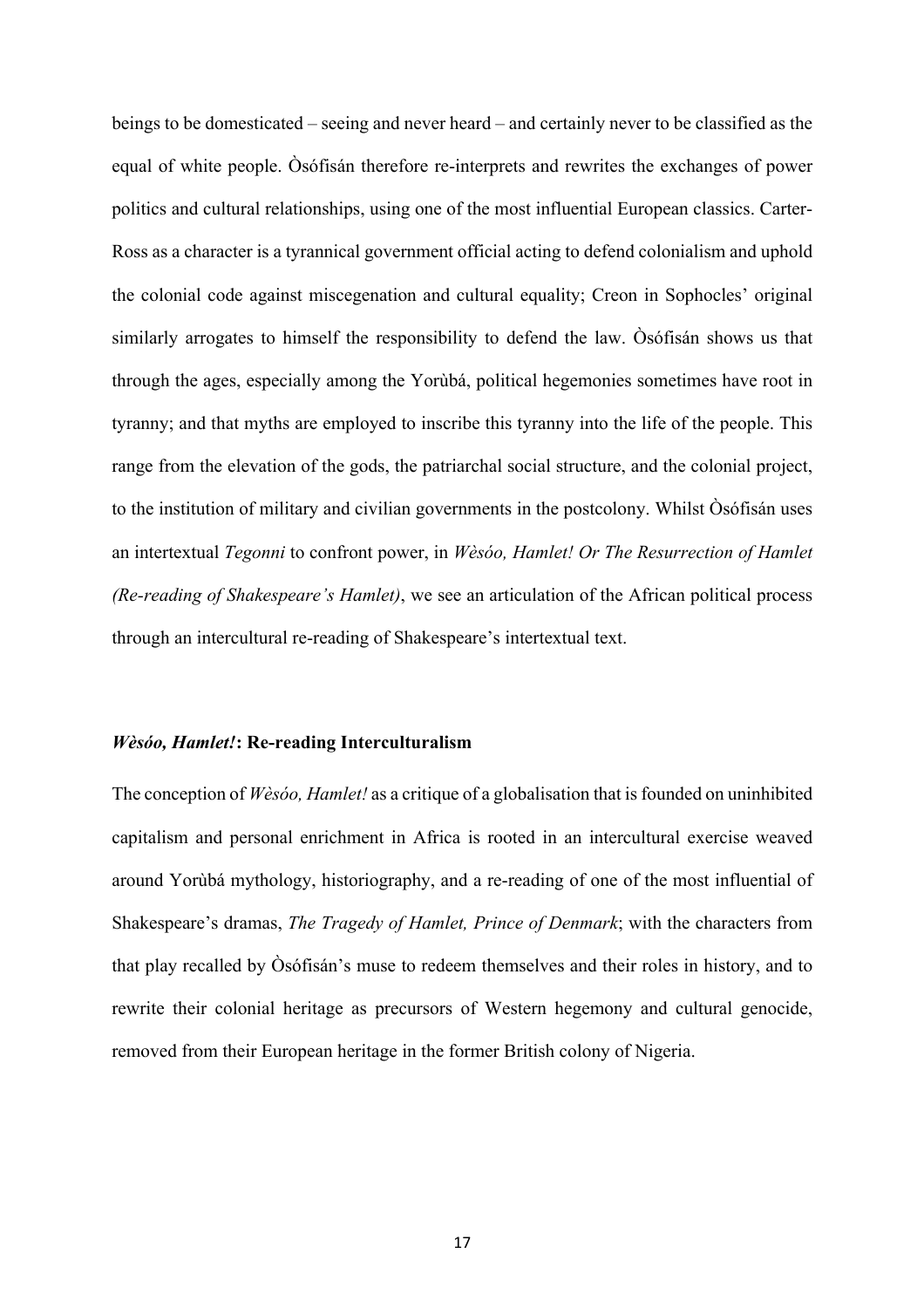Globalisation, for our purpose, is a process that has "produced the characteristic conditions of contemporary existence… [and] made it possible to begin to imagine the world as a single, global space linked by a wide array of technological, economic, social and cultural forces"26. In a 2004 speech<sup>27</sup>, Osófisán explains his stance on globalisation and states a position akin to that of Imre Szeman but that at the same time emphasises that globalisation is not a recent phenomenon. If we accept Szeman's definition, which though refers to the present condition of relationships in the world, we can recognise the significance of the phenomenon in the development of relationships between cultures, not as the removal of government-imposed restrictions whose implications extend to practically every sphere of contemporary existence, but as the creation and engendering of an open and borderless world<sup>28</sup>. Globalisation and globalised imagination can be traced to the Age of Discovery, when European explorers<sup>29</sup> began the historic link with non-European lands and peoples, a link which led to the slave trade, and to the beginning of the colonial project that remoulded vast lands as colonies of European countries. Its recent incarnation however is a ploy to consolidate the cultural and economic dominance of the new "American empire" and subordinate other nation-states through economic and political factors that are illusionary at best, and fantastical in the extreme. One of the ways to question the consequences of globalisation in Africa is to admit that no culture is sacrosanct or static, or as John Donne puts it, "no man is an island entire of itself"<sup>30</sup>. The reimagination of our cultures requires a review or a public discourse, in consideration with other cultures, especially the cultures that were part of the imperial incursion into Africa, or that are now cast as part of the new world order. This questioning is most apparent in *Wèsóo, Hamlet!*

 $28$  See Jan Aart Scholte, 2000: 16.

<sup>26</sup> Imre Szeman, 2001: 209.

<sup>&</sup>lt;sup>27</sup> Femi Òsófisán, "The Humanities and Globalization", delivered at Kogi State University, Nigeria on 28 April 2004 (now published in Òsófisán, Femi, *The Muse of Anomy: Essays on Literature and the Humanities in Nigeria,* Durham, NC: Carolina Academic Press, 2016).

<sup>&</sup>lt;sup>29</sup> I am fixing the position around this people for matters of literary convenience and this does not ignore the explorations of Arab traders, Romans and others before this period.

<sup>30</sup> See Meditation XVII in *Devotions upon Emergent Occasions* (1624).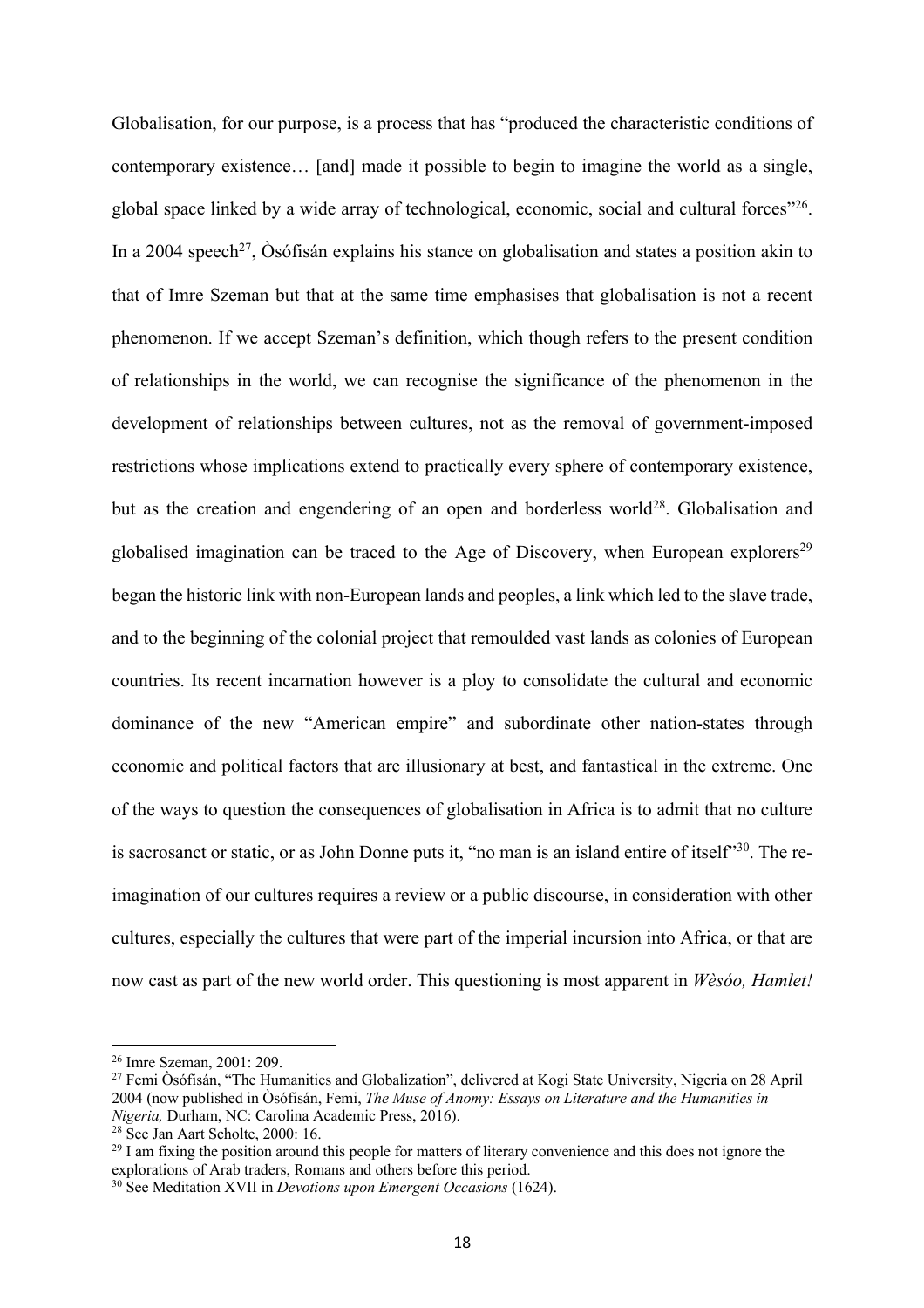where Òsófisán engages the interconnectedness between the intercultural world of Hamlet and that of a composite Yorùbá culture.

Situated in Yorùbáland, Nigeria, in a deliberately undefined period in the last half of the 20th century and located in an area that is ambiguously removed<sup>31</sup> from the centre of Yorùbá politics and cultural supremacy, *Wèsóo, Hamlet!* evokes the intrigues in the historical palace of Òyó. The location at Ìlàje-Ìjèbú Waterside seems however to be for dramatic reasons, as there is no reference to the political and economic cultures of that area in the script; rather, aspects of Yorùbá Òyó traditions are apparent in the text. The author clarifies his intention to "make the situation general to the whole of Yorùbáland – indeed, to Africa – rather than restricting it to a specific Yorùbá area<sup>332</sup> as a key to exploring the effect of postcolonial market forces in Africa. Before discussing and interculturally re-reading the text however, to adequately define the context, we need to look at the unusual structure of the play, based on the nature of the characters.

There are three 'types' of characters in the play, reinforcing the three-pronged subtext of the drama. As in *Tegonni*, where Tegonni becomes a symbol to subversively confront power and elevate the discourse of cultural equality, the characters in *Wèsóo, Hamlet!* are encoded to function as ciphers in furtherance of deconstructing the African postcolony. The first characters are the Masks, representing the ancestors in the form of masquerades.<sup>33</sup> Being ancestral spirits, they represent the link between the living and the dead, and between the other two sets of characters. According to Yorùbá mythology, ancestral spirits reside in the chthonic realm, the

<sup>&</sup>lt;sup>31</sup> "ambiguously removed" because, though the play is set in Ìlàje-Ìjèbú Waterside, in the furthest south west part of Yorùbá kingdom, the plot is centralised around the court practices of the Aafin of Òyó, the political capital of pre-colonial Yorùbáland, located in the northern part of the kingdom. <sup>32</sup> Femi Òsófisán, 2012: vi.

<sup>&</sup>lt;sup>33</sup> 'Mask' and 'Masquerade' refer to a performance given by masked characters and to the masked performer (i.e. *egúngún*). Masquerades have no race or gender; they are ancestral spirits; and in this text represent spirits from other cultures all under the control of the Yorùbá Òrúnmìlà god, whom Òsófisán has rendered 'global'.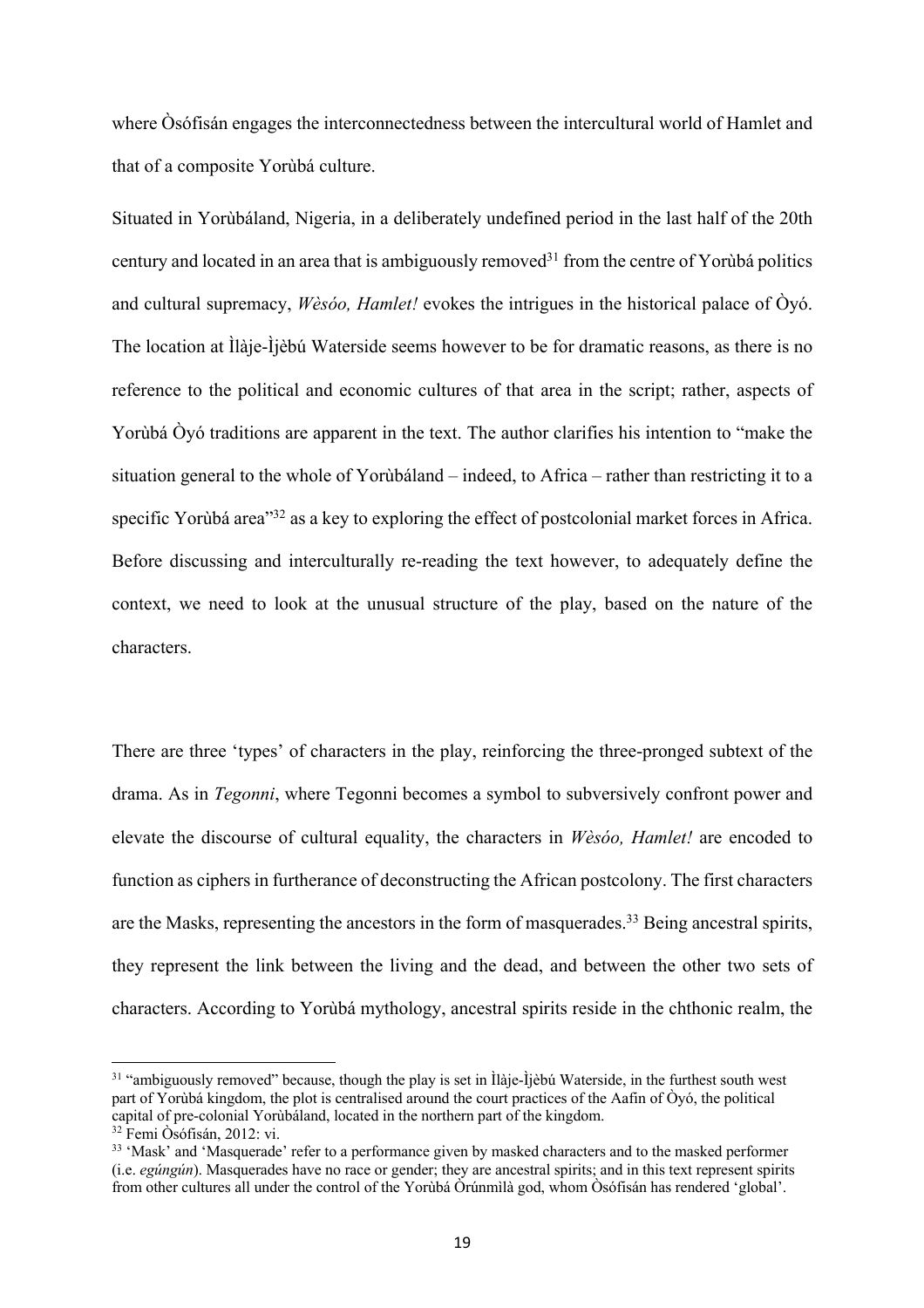bridging space between the world of the living, the dead and the unborn, where they have the capability of traversing between these spaces to influence the worlds of the living and the unborn<sup>34</sup>. The role of the ancestral spirits in this text is primarily to bridge the divide between the world of Yorùbá antiquity, the Western dramaturgy of Shakespeare and the narratives of postcolonial experience in modern Nigeria. At the beginning of the play, the masks dance in a swirling mass of shapes and colours to emphasise their universality, before the Messenger from Òrúnmìlà35 interrupts: the ancestral spirits must transform into living forms of their former selves and go to Yorùbáland, to prevent a recurrence of a tragedy similar to that of the Danish Hamlet. The Messenger singles out three main characters from the drama of Shakespeare – Hamlet, Claudius and Ophelia. Òsófisán here is not only being intertextual and intercultural in introducing the characters from Shakespeare's text, he is deliberately imbuing the dramatic characters with the appeal of their original culture, the European culture, essentially creating in them Europeans who will cross the sea of time to interact with others in Yorùbáland, in the same way their presumed ancestors had crossed the Atlantic sea to dominate and colonise Yorùbáland in the 19th century; and in the same manner that Antigone had crossed the seas on Yemoja's ship to support Tegonni. The three characters are instructed to "participate" in the

> recurrence in Yorùbáland, all in the hope that The tragedy that is about to break may be averted  $36$

The third group of characters form the Court and townspeople from the Yorùbá community, who are calculatingly split into three historical periods: the pre-colonial period represented by one of the most despotic kings of Yorùbáland, Ayíbí, who reigned as the Alaafin of Òyó between 1678-1690. Ayíbí became king at a very young age but died quite young, possibly in his late teens or early twenties. As Samuel Johnson writes:

<sup>&</sup>lt;sup>34</sup> For more on an explanation of the Yorùbá mythology concerning the role of the ancestral spirits, see Wole Soyinka, 1976.

<sup>&</sup>lt;sup>35</sup> Òrúnmìlà is the chief god in the Yorùbá pantheon of gods. He is the keeper of knowledge and the god of

divination and oracles, and is regarded as Olodumare's deputy in matters pertaining to omniscience and wisdom. <sup>36</sup> Femi Òsófisán, 2012: 8.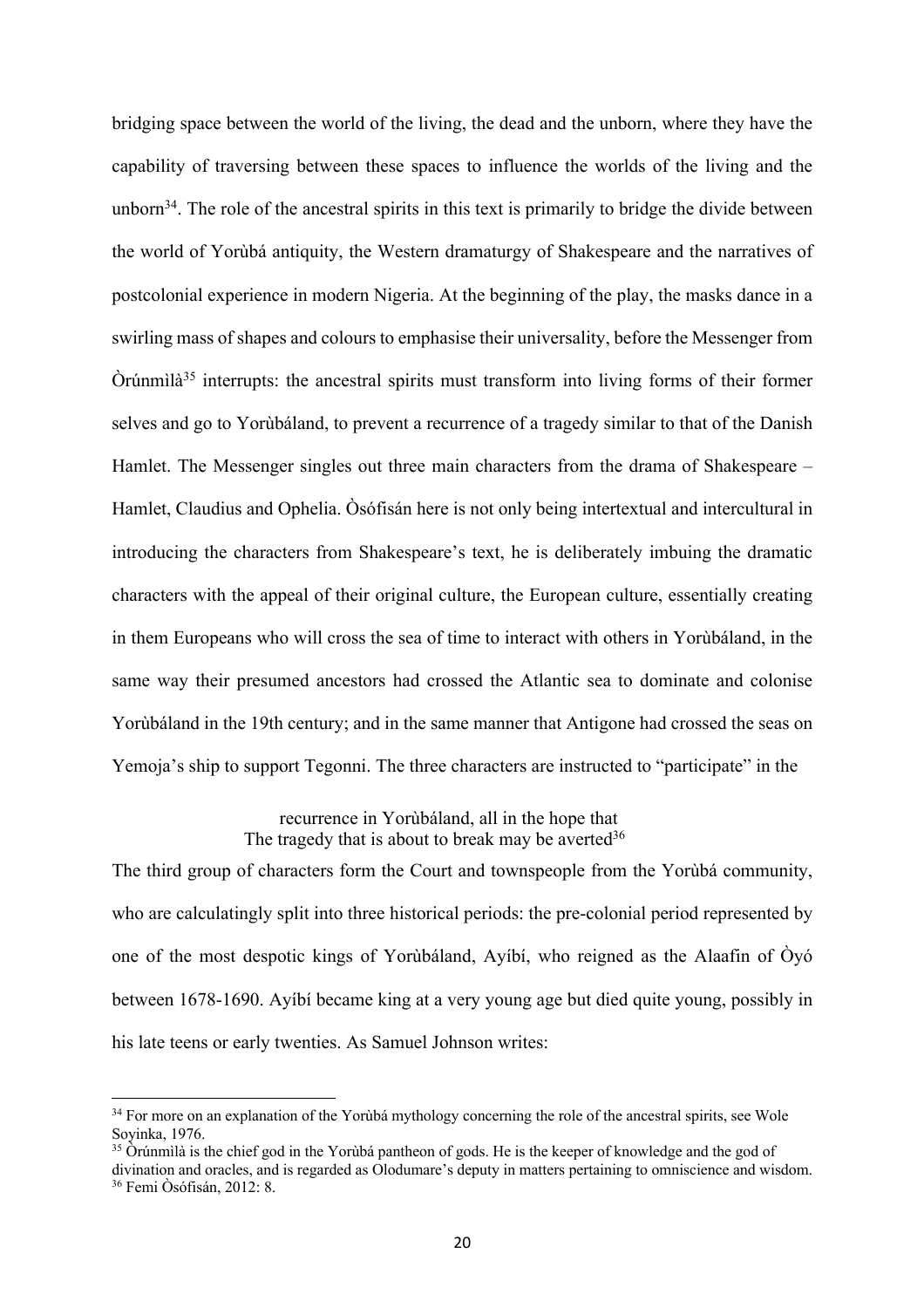he proved unworthy of the honour and respect done him; he greatly disappointed the hopes of the nation. This may have been due to a great defect in his training when a minor, over-indulgence taking the place of strict discipline. He proved to be a tyrant who took delight in shedding blood. When any suit was brought to court for his decision he often gave judgment by ordering both complainant and defendant to be executed... an insurrection was stirred up against him, and being rejected he committed suicide.<sup>37</sup>

With Ayíbí as the character of Claudius who murdered the former king, Sayédèrò, are personae whose names are aptronymic because of the roles they play in the drama: Létò (Hamlet); Ìyámode (the trusted keeper of the burial vault, who also doubles as the Horatio figure); Olorì (the queen/Gertrude); and Òjè (the musician/court poet/narrator). These are traditional roles that survive the pre-colonial period to the present day in Yorùbáland. Then there are the modern characters who are composites of current Nigerians in their response to the effects of globalisation, including Túndùn, who is Òsófisán's Ophelia, and Àdùké, who rather than being the Laertes figure, plays an equivocal role in the resolution of the drama.

There have been several retellings of Shakespeare's *Hamlet* over the ages, but in Òsófisán's version, there is a departure from retelling the narrative or adapting the drama. Instead, we have a 're-reading', a re-appraisal of the text from a postcolonial Yorùbá context/perspective. Though the plot is similar, Òsófisán does more to remove the situation of the play from the Danish court to Yorùbáland; he creates new engagements from the characters, including between Shakespeare's characters and his own, and adds stronger reasons for the rise of Ayíbí to the throne as well as for Claudius to defy Òrúnmìlà and justify his action rather than liberate his former self from the guilt of regicide. The clue to Òsófisán's objective with the play is in the title: *Wèsóo, Hamlet!* The title invites us to re-encounter *Hamlet* as postcolonial text; to look behind the veil of Hamlet's revenge at the intrigues in the Danish court. More importantly, Òsófisán invites us to read supplementary meanings into the aims of Shakespeare's characters,

<sup>37</sup> Samuel Johnson, *A History of the Yorùbás* (London: Routledge Kegan & Paul, 1971 (1921): 172-173)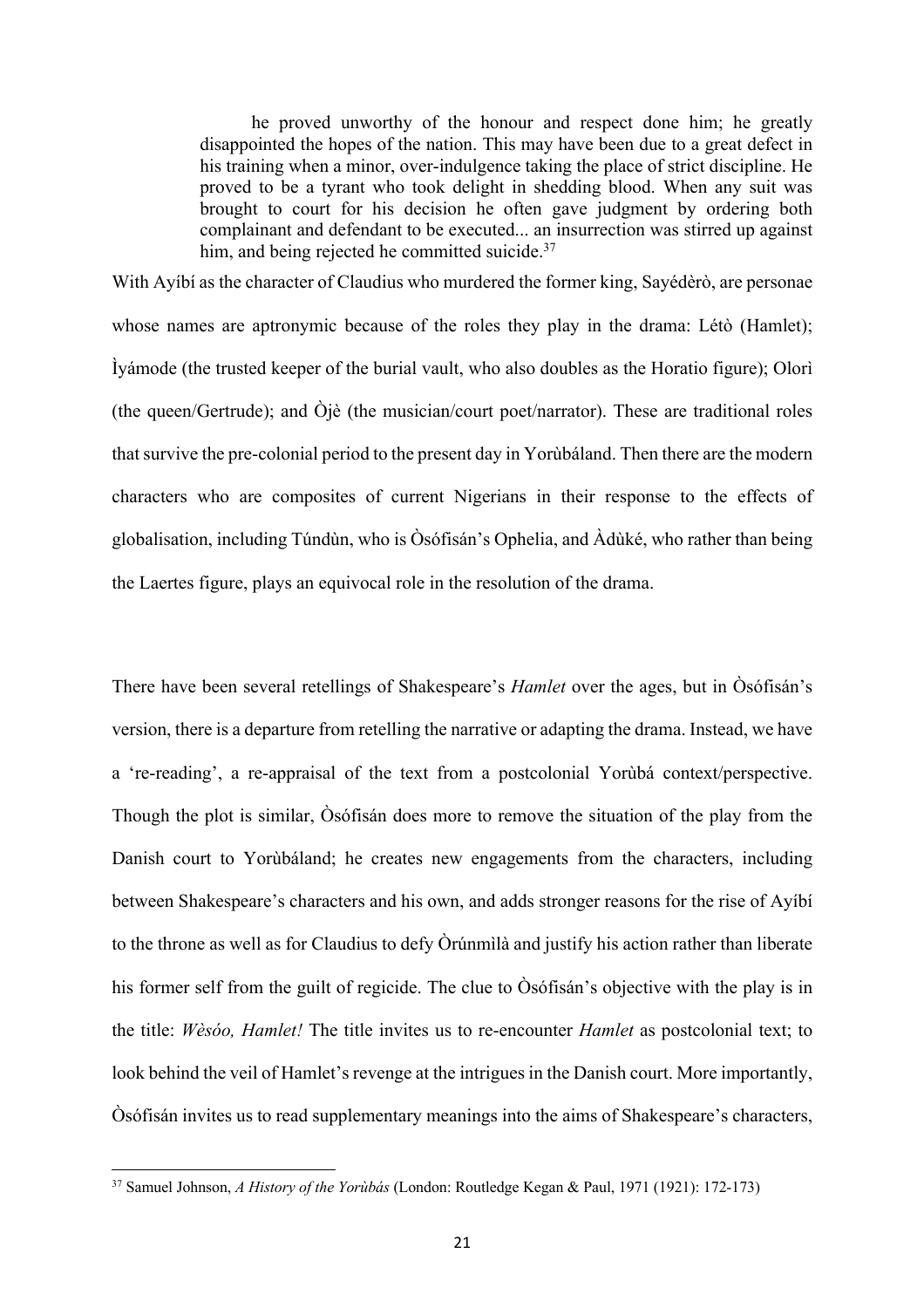and to simplify this for us, he fills the gaps in the original texts from materials provided by Yorùbá culture and modern economic motivations. "Wèsóo" in Ìjèbú-Yorùbá, translates to something along the line of: "I respectfully acknowledge you. Tell me how you have fared since the last time we saw". *Wèsóo, Hamlet!* is an invitation to dialogue; a meeting between the dramatic world of Òsófisán's Yorùbáland and that of Elizabethan England. For the dialogue to be meaningful, Hamlet has to be "resurrected" from the ancestral fields and encounter Létò in circumstances that replicate the original conflict as well as present new options for redemption. And not alone, but with the major players in the original text – Claudius and Ophelia – who are designed to satisfy the postcolonial agenda of  $\dot{O}$ sófisán to question and interrogate the idea of globalisation in Nigeria.

Hamlet is resurrected as an African, as himself as well as in Létò, his Yorùbá "self". He serves as a narrator and a cautionary voice, but he is moulded as an agent wary of interfering in local African affairs or perhaps he is still too scarred by his fate to encode a coherent response to the unfolding scenario, or even prevent Létò from making same or similar mistakes. Ophelia equally appears psychologically incapacitated and both prove ineffective against the ingenuity of Claudius. Claudius reminds us of Carter-Ross in *Tegonni* although he is more shadowy and more covert in his game of redemption, making his effectiveness more devious and his role more neo-colonial. Carter-Ross in *Tegonni* was performing an imperial duty in furthering the colonial project; however, for Claudius, his role is unsanctioned as he is sent by Òrúnmìlà from the ancestral realm to 'avert' the tragedy of Hamlet, or in this case, of Létò and the postcolonial problems of global infrastructure and economic mandate of the tobacco company – in essence, to remedy the neo-colonial effects of free market economy which foregrounds profits to the detriment of humanity and cultural survival.

Létò means "ilé tò" as in 'organised homestead' or 'peaceful homestead', or someone who is an organiser or solver of problems. Therefore, we are persuaded to imagine this incarnation as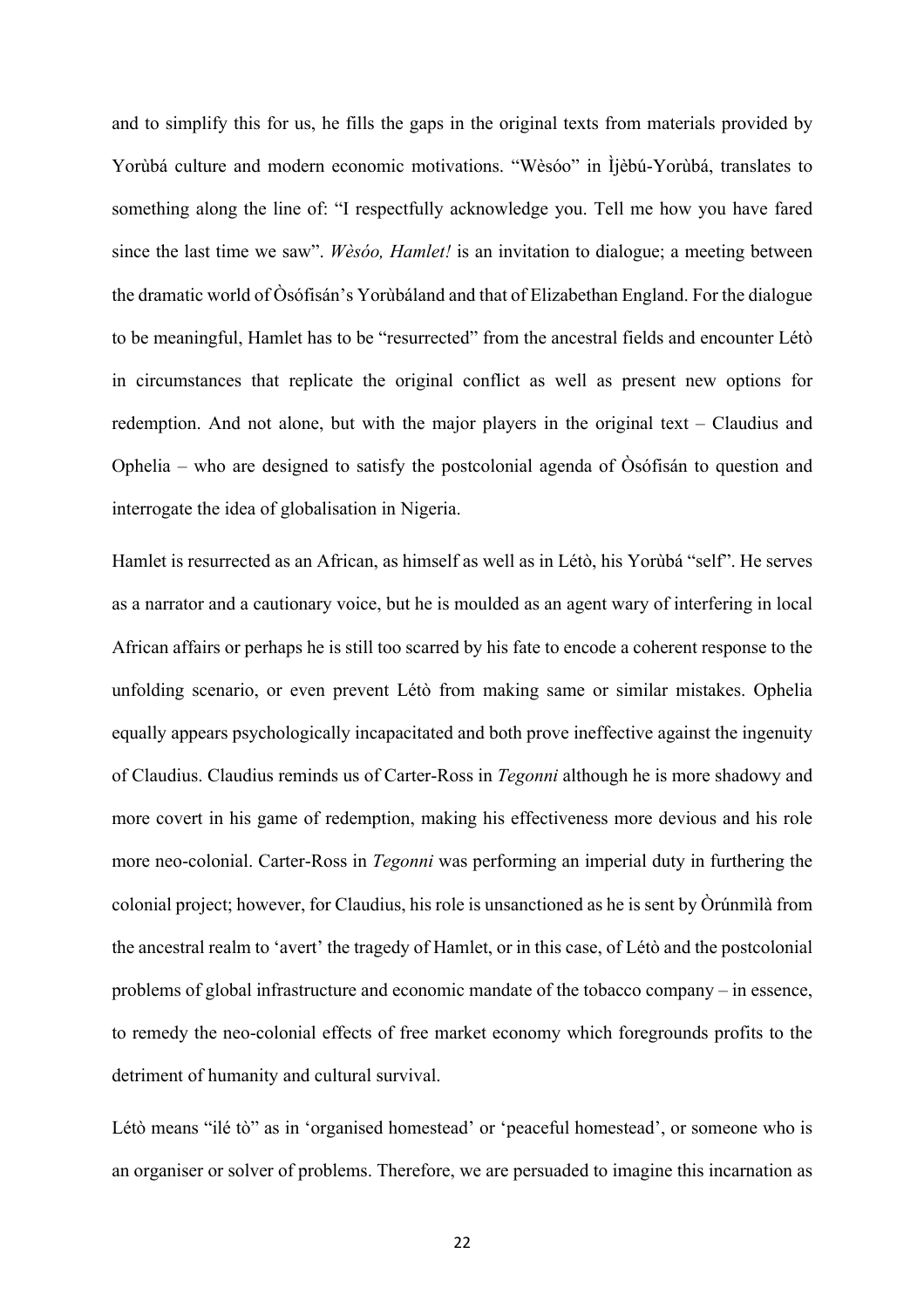a character that is going to be the voice of reason and common sense in an uncommon situation. He is faced with the same situation as Shakespeare's Hamlet, but he is not only fortified with the historical knowledge of the existence of Hamlet's pitfalls, he is aware of the ideals of good governance, his role in the community and Ayíbí's ambition to create a tobacco industry in his own interest. Ayíbí's ambition is well defined: he seeks to build a tobacco factory for economic profit to satisfy the demands of his foreign business partners who places a lot of importance on the economic implication of such a factory, despite the health arguments against the venture. First, having a tobacco factory in Yorùbáland, with a Yorùbá monarch as the chief executive, would forestall any argument of exploitation by a foreign company. The argument that the factory would provide benefits, including hospitals, public infrastructure and modern technological advancements funded from the profits of the tobacco business, in fact, highlights the danger of globalisation and globalised economy, where the advantages seem to be unidirectional. It is a capitalist venture, with the main beneficiaries of any gain being the West. It also opens the society to unintended repercussions, such as cancer from the tobacco products as well as creating an environment of initiatives that oppress and exploit the people; the hospitals and laboratories could become dumping grounds for cheap medication and dangerous experiments. The subtext provides clarity for  $\dot{O}$ sófisán's definition of globalisation about the menace of the single global space moderated by the "American empire" and the rise of a new global imperative.

Obtaining the crown and marrying the widow of the former king are enabling acts in the realisation of Ayíbí's ambition for personal aggrandisement and greed. In *Wèsóo, Hamlet!*, Òsófisán defines Claudius's ambition in Act 3 Scene 3 of *Hamlet*: "Of those effects for which I did the murder'/My crown, mine own ambition and my queen". That ambition is revealed here as a global enterprise that may be harmful to Ayíbí's people whilst benefitting the leader.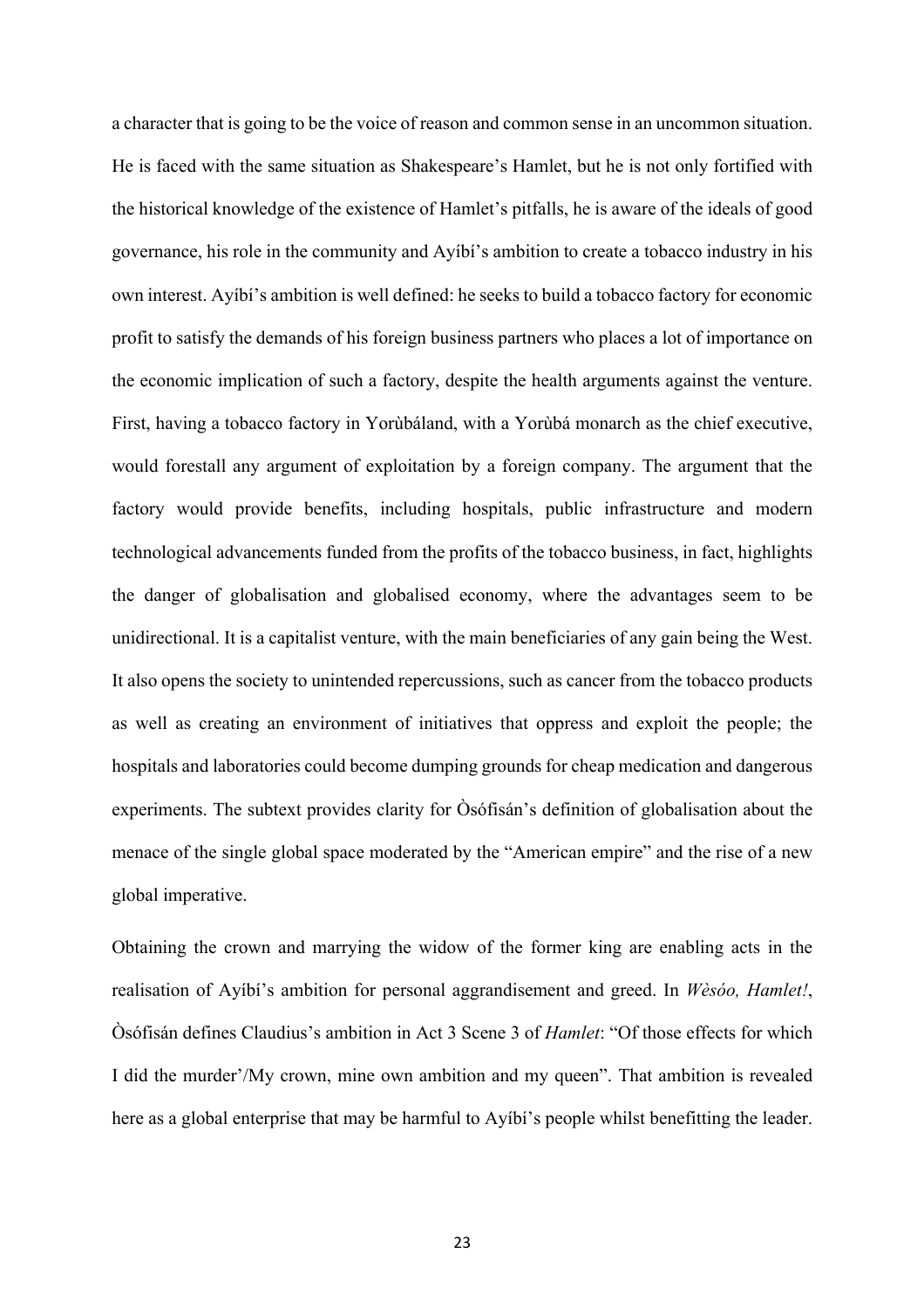To make the ambition more resonant, Òsófisán creates a connection with the Atlantic slave

trade, which started around the Elizabethan period, and the colonial project that came later:

**Oba Ayíbí:** Oh, of course! I forget it was under you that those adventurers came here, tricked our people, and negotiated the treaties that turned us into slaves in our own homeland.

**Claudius:** Are you complaining? The tobacco company that's keeping your cheeks fat and gleaming, Kabiyesi, what difference is there between that, and the slave ships we used to send here? We take what we have to take, even if some people call that exploitation. And we pay those among you willing to cooperate!

**Oba Ayíbí:** Oh come, you know it's different now! Now we make these sacrifices for progress!

**Claudius:** Sacrifices! Is that what you call your bank account in Switzerland! Those slave dealers of old, what else do you think they called the mirrors and beads and guns and whisky that we brought them? Yes, those second-hand shirts and waistcoats? Were they not "items of civilization", just like your tobacco factory!<sup>38</sup>

Òsófisán finds the same culture of exploitation that was in colonialism, in the effects of

globalisation in Africa. This is much like the economic plans of the Owu people (in *Women of* 

*Owu*) whose interests in economic profit overshadow the cultural and political interests of

keeping the Yorùbá nation safe, whereby they not only trade in slavery with the Fulani

(Fellatah) and the Arabs, but also with the Portuguese, British and French slave traders from

the coast, and sell other Yorùbá people for guns, trinkets and alcoholic drinks.

It is the ambition of Ayíbí and that of the reincarnated Claudius that makes redemption difficult for the latter to achieve, and that scripts the African postcolony into the global cultural infrastructure. Claudius will be proven right; and Ayíbí will be reinstated into the glory of the esteemed lineage of the kings instead of a disgraced monarch who committed suicide. As Claudius puts it, in justifying his underhand tactics to Hamlet and Ophelia:

> "All these centuries that I have borne the opprobrium of men! How do you think I feel? Each time they told our story, who was always the villain, always the scoundrel, always the evil one! Claudius! Yes, me! Such a long and painful burden of shame! How do you think I've felt? But you were the heroes! Hamlet! Ophelia!

<sup>38</sup> Femi Òsófisán, 2012: 69.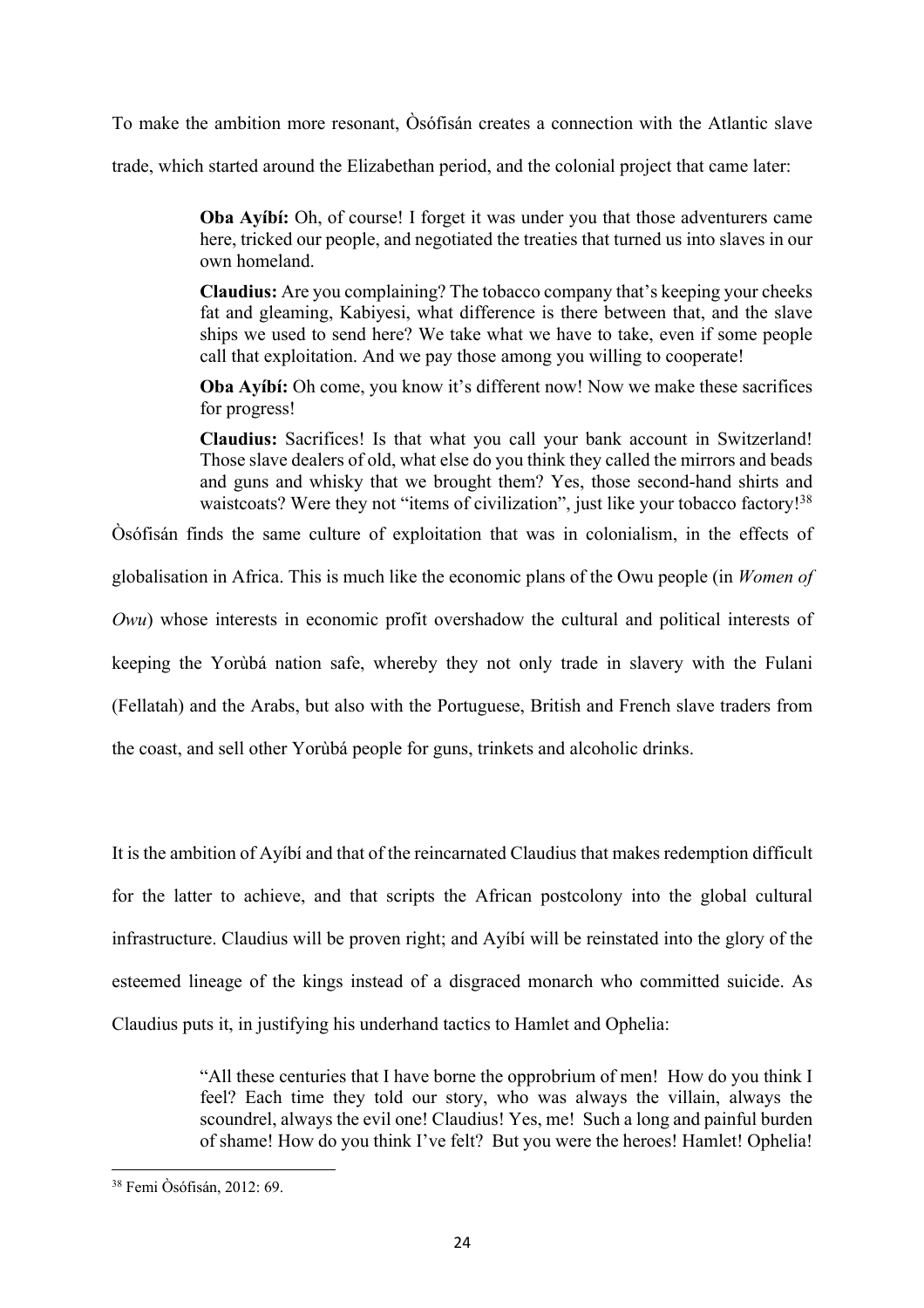You were the ones everyone sought to be! The ones remembered with affection! But Claudius? Claudius! Well, now, at last, all that's going to change! The history books will be re-written. The fable will reconstruct itself. This time, one person alone will be left standing, among all the corpses. And it'll be me! Me, my reincarnated self! Me to bury you all, and establish my own glory! At last!<sup>39</sup>

But more relevant to our study is the third part of the play's title, "Re-reading Shakespeare's *Hamlet*". In this case, to read *Hamlet* again, not as Shakespeare's play about the Danish prince, but as a text that 'speaks' to the postcolonial situation of economic imperialism; to read again and find meanings, not to the psychological madness of Ophelia, but to the ideological insistence of Túndùn (Ophelia's alter) to rid the community of the tobacco company. She is of the view that Létò's preoccupation with the factory is a hindrance to their happiness as a couple, and this can only be remedied by the destruction of the tobacco factory. Túndùn expresses her antagonism by burning down the factory despite the danger to her health. She inhales the poisonous fumes and dies. This singular act of sacrifice elevates the role of Túndùn from that of a woman who wants her fiancé back by removing the contentious element – the tobacco factory – to that of a character whose deconstruction interweaves the Yorùbá culture with that of the West to dismantle the agency of globalisation. Túndùn's action, rather than being a negative presentation of the reality of the danger of globalisation, reveals a deeper materialist capability to re-form the society along the path of resistance and commitment, and rid it of the corrosive effects of imperialism. In countering the threat of destruction of the society by the effects of tobacco, she has paradoxically domesticated the tactics of globalisation. By ruthlessly and selfishly destroying the agent that impedes her happiness, she has consciously intervened in the curtailment of the new form of cultural and economic exploitation. As a character, she seems the closest to Ìyámode (the keeper of the burial vault and the cultural archive) in her perception of the significance of culture and globalisation, and her sacrifice serves as the

 $39$  ibid., 84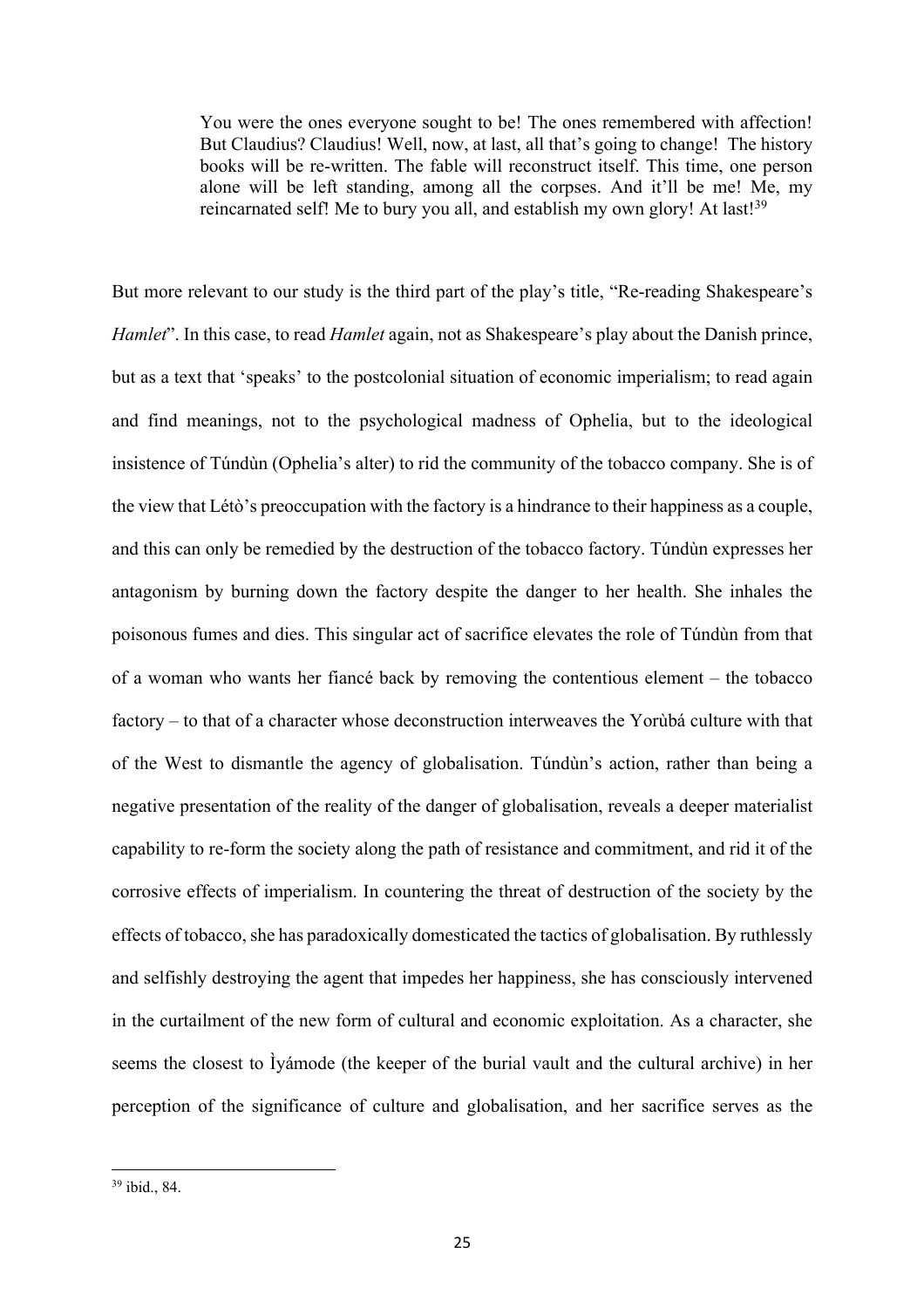transformation that the society requires to forge a more advantageous intercultural strategy in this age of globalised economics. Òsófisán also invites us to read the play in the context of the idealism of Létò in rebuilding his father's heritage and repositioning the community along the path of advancement that is not subject to global exploitation; not as a text that explores revenge but a drama that views the economic culture, social factors, cultural connectivity, and the interrelationship between European classics and Yorùbá mythology from an intercultural position. This re-reading surreptitiously promotes acts of resistance in accepting the status quo but advocates a different direction of the discourse.

#### **Coda**

In *Wèsóo, Hamlet!*, Òsófisán introduces an "alter/native" ideological perspective<sup>40</sup>, a perspective that deconstructs the accepted realities of the world of Hamlet/Létò. He weaves a web of intrigues that places Claudius/Ayibi in the forefront of the global issues – economic, political and military. The interpretation of this perspective in the context of this drama is one that subverts contemporary realities of the influence of *Hamlet* in world literature and reinvents the classical relationship between Africa and the rest of the world as equal, encouraging an intercultural alliance that rephrases and repositions postcolonialism, exchange of power politics and economic co-operation in a shifting global relationship. Tegonni's effort is hampered by the colonial project and the lack of recognition of the postcolonial sensibilities. However, the effect of globalisation, though subtler, presents a more visible framework for Létò to interrogate and contest. This form of contestation is the manifestation of uncommon sense or the 'surreptitious insurrection' that is the goal of Òsófisán's dramaturgy.

<sup>40</sup>Olu Obafemi, 1996: 119.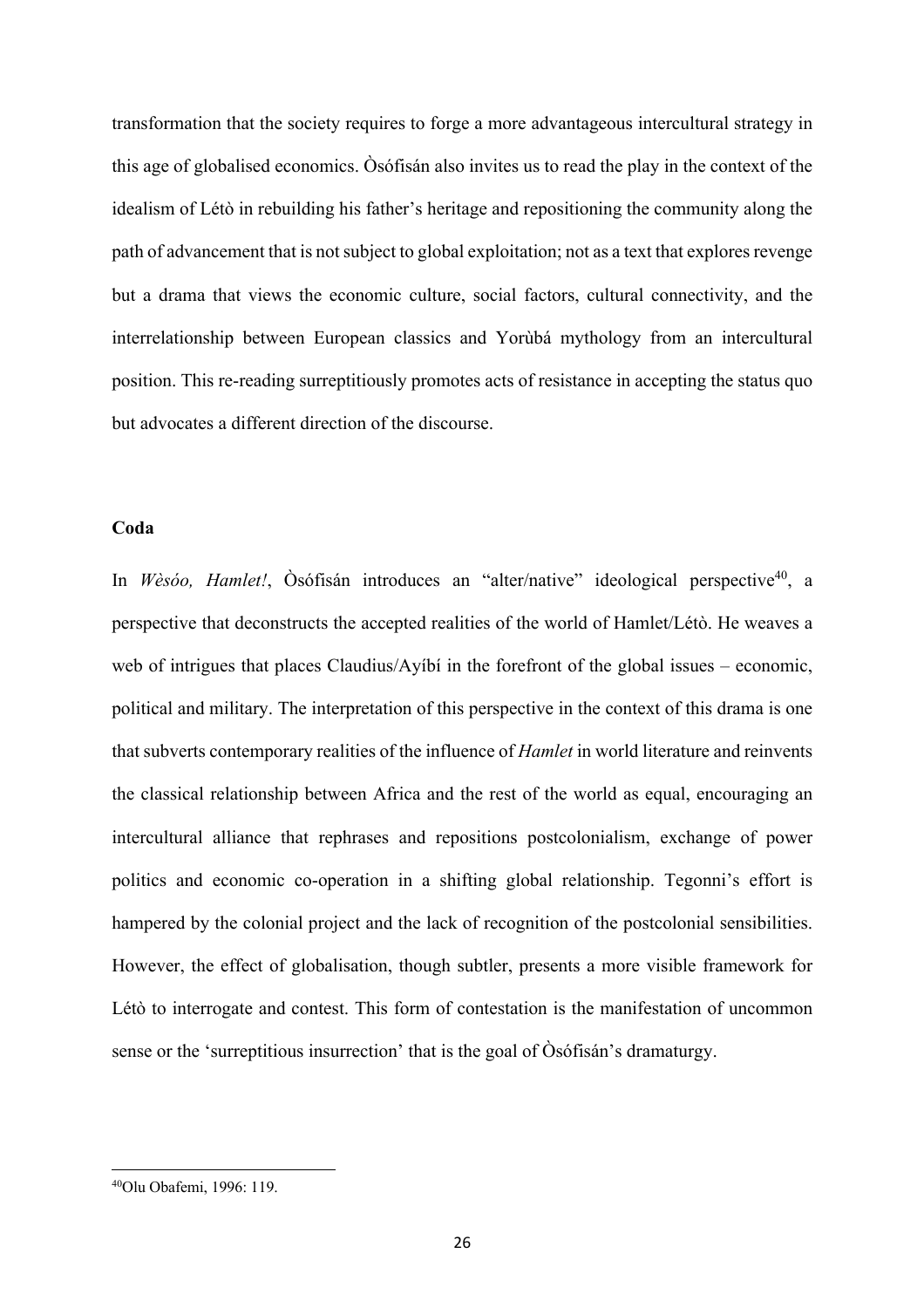## **Bibliography**

Adeoye, C. L. 1979. *Asà àti Ise Yorùbá*. Oxford: Oxford University Press.

- Adeyemi, Sola. 2000. "Review of Haggard, H. Rider. *Diary of an African Journey: The Return of Rider Haggard"*. H-AfrLitCine, H-Net Reviews. URL: https://www.hnet.org/reviews/showrev.php?id=4626 (accessed 17 September 2020)
- Adeyemi, Sola. 2004. 'Making Colours, Remaking Life: Subversion in the Writing of Femi Òsófisán' in *Africa e Mediterraneo: Cultura e Societa* No 40 (4/03).
- Adeyemi, Sola, ed. 2006. *Portraits for an Eagle: Essays in Honour of Femi Òsófisán*. Bayreuth: Bayreuth African Studies.
- Adeyemi, Sola. 2007 (May): 'Agony, Antigone and the Dialectics of Resistance in African Performance' in *African Performance Review*, Vol. 1 No. 1, pp. 25-33.
- Adeyemi, Sola. 2019. *Vision of Change in African Drama: Fémi Òsófisan's Dialectical Reading of History and Politics*. Newcastle: Cambridge Scholars Publishing.
- Aloh, Eyitayo. 2003. "Osofisan Dazzles America With *Wesoo Hamlet*", in *This Day News* (http://odili.net/news/source/2003/may/2/229.html, accessed 17 May 2004)
- Berman, Marchall. 1983. *All That is Solid Melts into Air: The Experience of Modernity*. London: Verso.
- Boehmer, Elleke. 1995. *Colonial and Postcolonial Literature*. Oxford and New York: Oxford University Press.
- Daramola, Olu and Adebayo Jeje. 1967. (1975 rpt.). *Awon Asa ati Orisa Ile Yorùbá*. Ibadan: Onibonoje Press and Book Industries Ltd.
- Garuba, Harry. 2002. "*The Album of the Midnight Blackout* and the Aesthetics of Levity" in *Femi Òsófisán: Interpretive Essays II*, edited by Muyiwa P. Awodiya. Lagos: Centre for Black and African Arts and Civilisation, pp. 136-145.
- Garuba, Harry and Benge Okot. 2017. "Lateral texts and circuits of value: Okot p'Bitek's Song of Lawino and Wer pa Lawino", *Social Dynamics*, 43:2, pp. 312-327, DOI: 10.1080/02533952.2017.1372054
- Gates, Henry Louis. 1989. *The Signifying Monkey: A Theory of African-American Literary Criticism*. New York: Oxford University Press.
- Gibbs, James. 2006. "*Antigone* and After *Antigone*: Some Issues Raised by Femi Òsófisán's Dramaturgy in *Tegonni*" in *Portraits for an Eagle: Essays in Honour of Femi Òsófisán*, edited by Sola Adeyemi. Bayreuth: Bayreuth African Studies, pp. 79-88.
- Gilbert, Helen and Joanne Tompkins. 1996. *Post-Colonial Drama: Theory, Practice, Politics*. London: Routledge.
- Goff, Barbara E. and Michael Simpson, eds. 2007. *Crossroads in the Black Aegean: Oedipus, Antigone, and Dramas of the African Diaspora*, Oxford: Oxford University Press.
- Hawley, John Charles (ed.). 2001. *Encyclopedia of Postcolonial Studies*. Westport, CT: Greenwood Press.
- Jeyifo, Biodun. 1995. 'Interview with Femi Òsófisán'. *Comparative and General Literature* 43 (1995): 120-132.